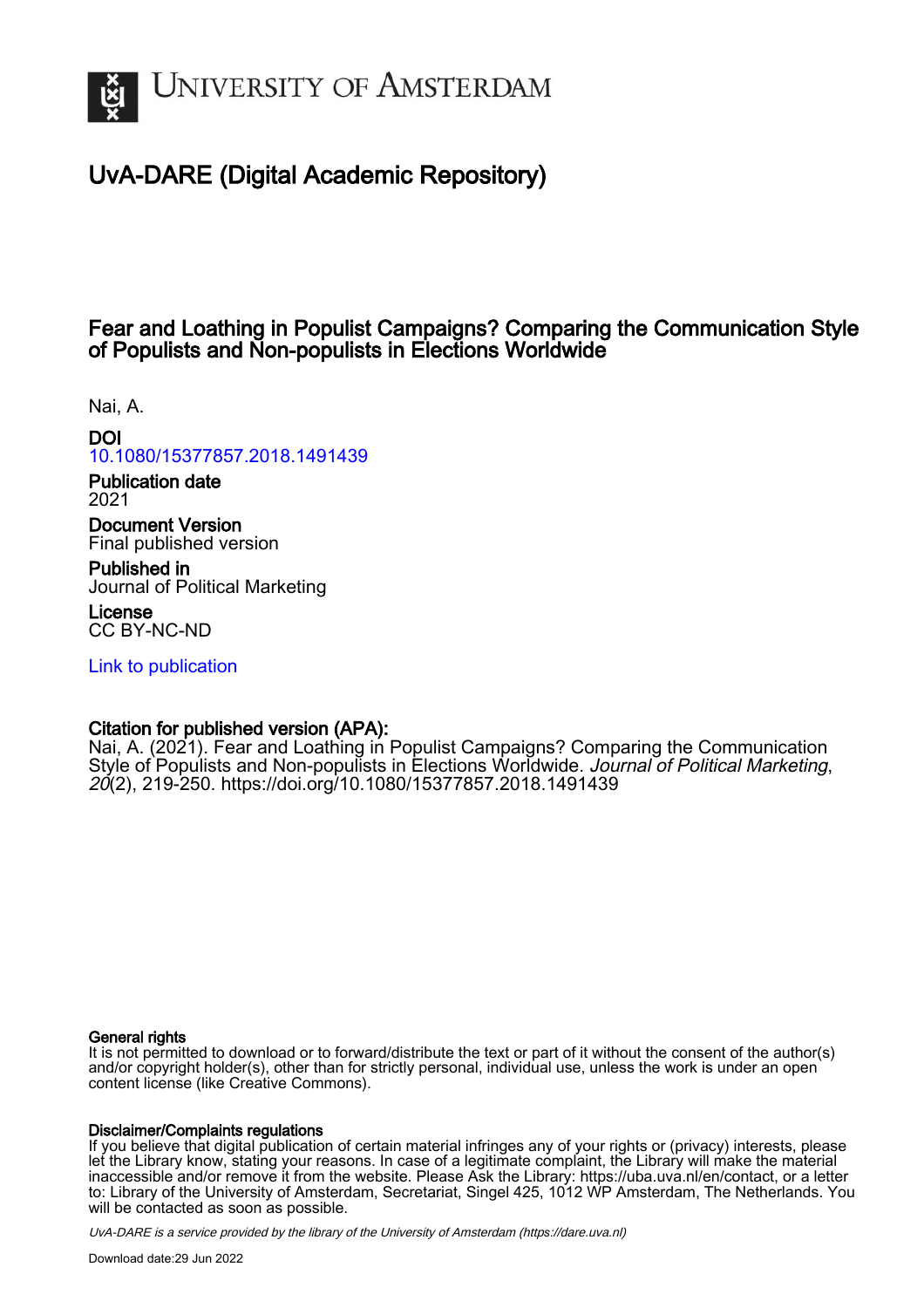Journal of Political Marketing, 20:219–250, 2021 Copyright © 2018 Alessandro Nai. Published by Taylor & Francis Group, LLC



This is an Open Access article distributed under the terms of the Creative Commons Attribution-NonCommercial-NoDerivatives License (http://creativecommons.org/licenses/by-nc-nd/4.0/), which permits non-commercial re-use, distribution, and reproduction in any medium, provided the original work is properly cited, and is not altered, transformed, or built upon in any way. ISSN: 1537-7857 print/1537-7865 online DOI: [10.1080/15377857.2018.1491439](https://doi.org/10.1080/15377857.2018.1491439)

**a** OPEN ACCESS **A** Check for updates

# Fear and Loathing in Populist Campaigns? Comparing the Communication Style of Populists and Non-populists in Elections Worldwide

#### ALESSANDRO NAI

Amsterdam School of Communication Research (ASCoR), University of Amsterdam, Amsterdam, The Netherlands

Populists are often described as using a more aggressive, offensive, and anxiety-fuelled rhetoric than non-populists. Yet, little systematic evidence exists that this is the case. This article presents the first large-scale systematic study comparing the communication style of populists and non-populists worldwide, and introduces an original dataset based on expert ratings. The dataset contains systematic information for 195 candidates having competed in 40 national elections worldwide between June 2016 and June 2017. Results highlight that, controlling for "usual suspects" that drive negativity and emotional campaigns, populist campaigns are 15% more negative and contain 11% more character attacks and 8% more fear messages than campaigns of non-populist candidates.

KEYWORDS attack politics, comparative political communication, emotional messages, enthusiasm, fear, negative campaigning, populism

Address correspondence to Alessandro Nai, Amsterdam School of Communication Research (ASCoR), University of Amsterdam, Postbus 15793, 1001 NG, Amsterdam. E-mail: a.nai@uva.nl; [www.alessandro-nai.com](http://www.alessandro-nai.com)

Supplemental data for this article can be accessed on the [publisher](https://doi.org/10.1080/15377857.2018.1491439)'s website.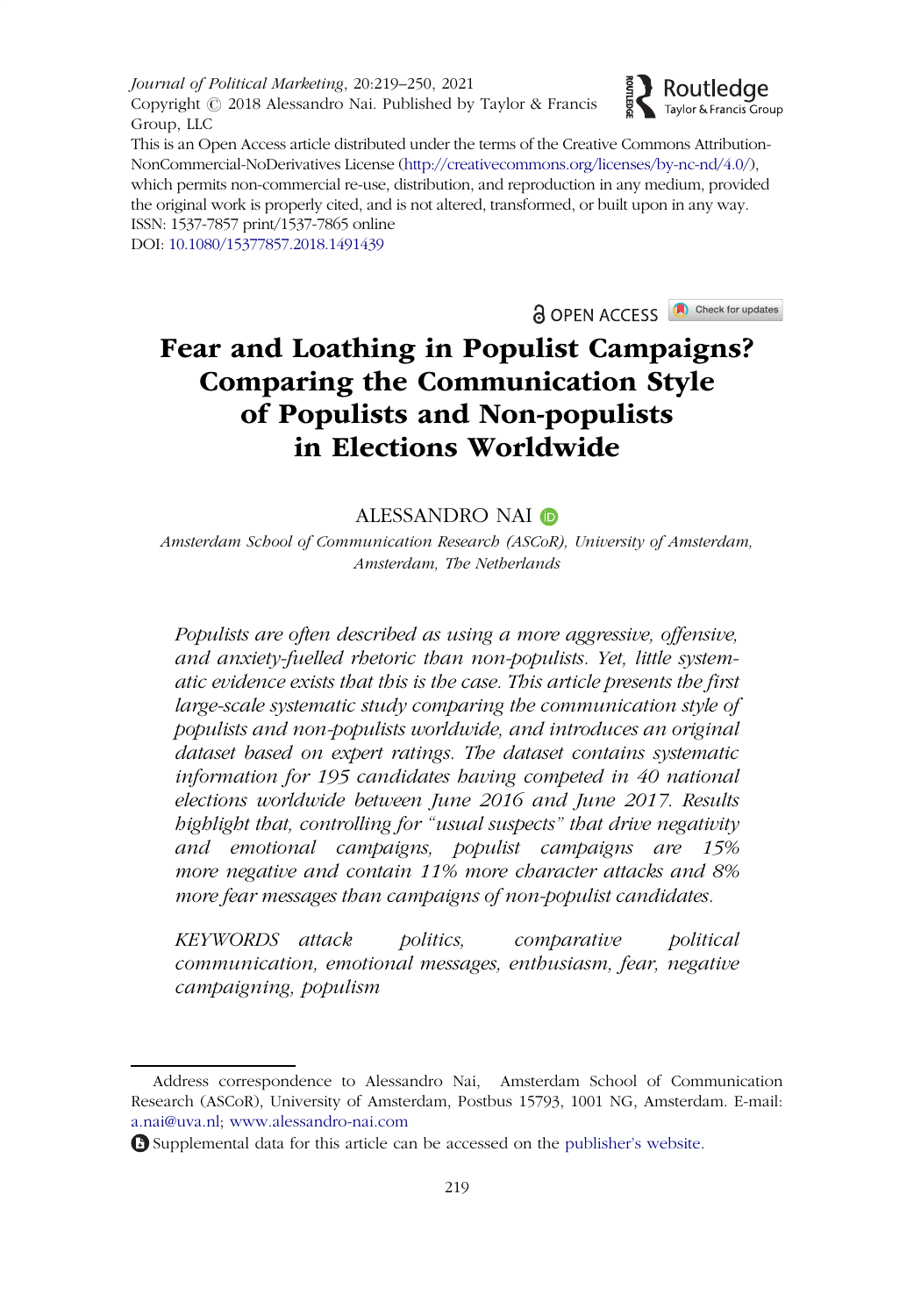#### INTRODUCTION

<span id="page-2-0"></span>No element has a more central stage in the contemporary narrative about the crisis of democratic institutions than populism – identified as symptom or cause of nefarious occurrences, such as the increasing public disaffection with politics, entrenched suspicion about democratic procedures, and boosted saliency of fringe movements and issues. Populism, it is often argued, is a disrupting force in traditional electoral mechanisms by reshaping the dynamics of "politics as usual." A central part of this "disruption" narrative is the fact that populists are atypical political animals, with a different style than mainstream candidates. A rather common image compares them to "drunken dinner guest[s]" (Arditi [2007:](#page-26-0) 78) acting at odds with social norms and taking pleasure in displaying "bad manners" (Moffitt [2016\)](#page-29-0) or generally adopting a "low" style of politics (Ostiguy [2009\)](#page-30-0). The style of populists, it is argued, "emphasises agitation, spectacular acts, exaggeration, calculated provocations, and the intended breech of political and socio-cultural taboos" (Heinisch [2003:](#page-28-0) 94), often by introducing "a more negative, hardened tone to the debate" (Immerzeel and Pickup [2015:](#page-28-0) 350). Concrete cases are, for instance, Austrian Freedom Party (FPO) candi- € dates known for "intentionally provoking scandals" (Schmuck, Matthes, and Boomgaarden [2017](#page-31-0): 88), Trump's campaigning style "unique in the vitriol of its rhetoric" (Eiermann [2016](#page-27-0): 34), or the "carnivalesque attacks" (MacMillan [2017](#page-29-0)) against the "ruling class" (casta) by the left-wing populists of Podemos in Spain or the Movimento Cinque Stelle (M5S) in Italy.

In short, there seems to be a shared opinion that populists have a political style based on provocations, offensive language, aggressiveness, and negative emotionality (Heinisch [2003](#page-28-0); Oliver and Rahn [2016\)](#page-30-0). This assumption is far from trivial, as the communication style of populists is likely to have electoral consequences. On the immediate term, populist candidates might benefit from a bombastic style and increase their chances of success over mainstream candidates, because their "theatrics provide welcome entertainment to a voting public often bored by conventional politics" (Heinisch [2003:](#page-28-0) 95). Systemic effects are also likely, as evidence exists that the "offensive" campaigning style of populists might depress interest and participation of some segments of the population (Immerzeel and Pickup [2015\)](#page-28-0). More broadly, more harsh and aggressive forms of electoral communication have been linked with systemic increases in cynicism and disaffection with politics (Nai and Seeberg [2018\)](#page-30-0), off which populist movements seem to feed. Beyond electoral outcomes, the typical rhetorical style of populists and their proverbial "bad manners" participate to the mediatization of politics and are a perfect fit for the tendency of media toward "dramatization, polarisation, and prioritisation of conflict" (Moffitt [2016:](#page-29-0) 77). It is thus necessary to understand how populists communicate to fully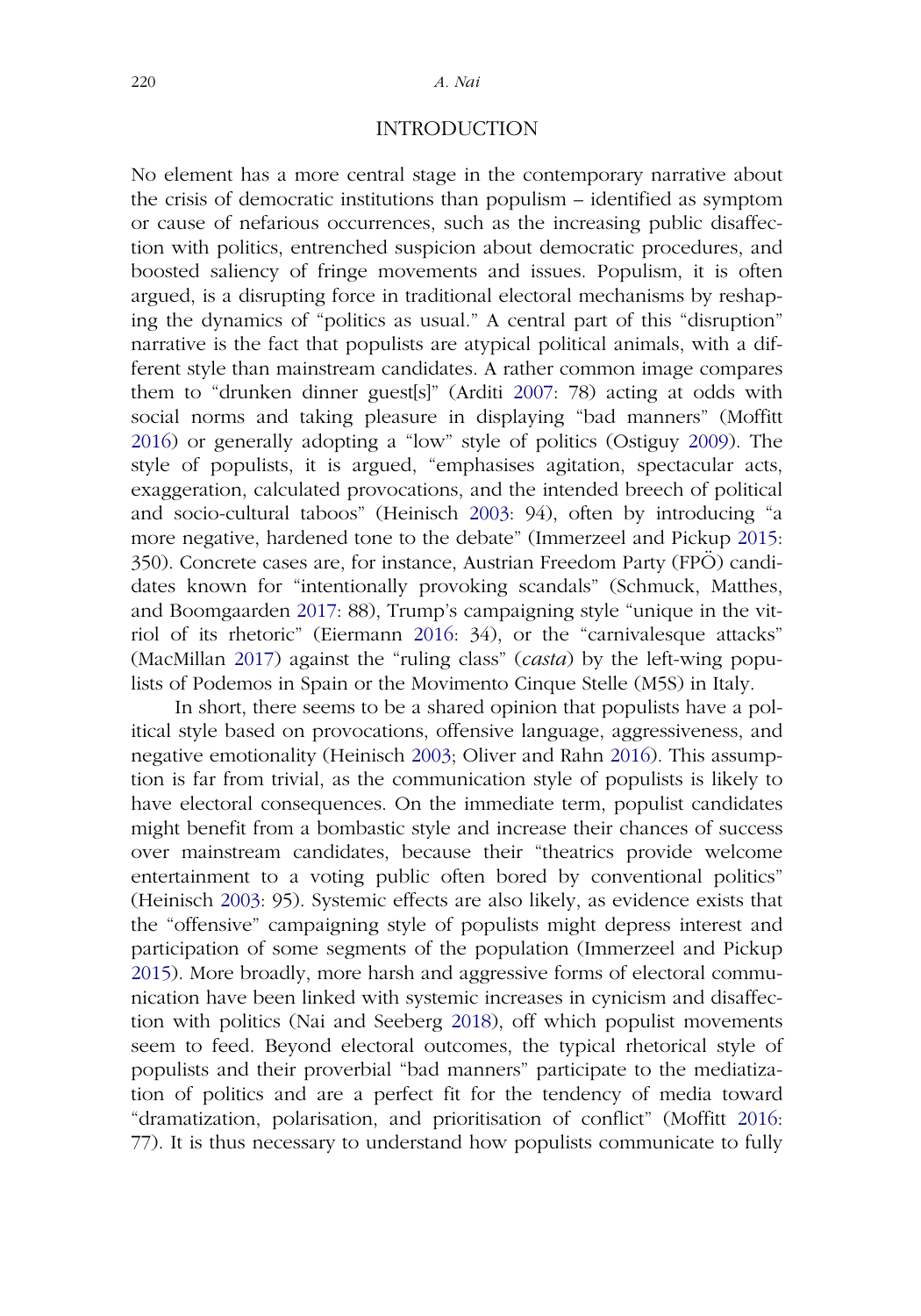<span id="page-3-0"></span>comprehend why populist movements in contemporary democracies are so appealing to large segments of voters.

And, yet, very little systematic evidence exists. To the best of our knowledge, the assumption that populists have a communication style based on aggressiveness and negative emotionality has never been tested in a large-scale comparative setting, and most evidence come from case-studies (Jagers and Walgrave [2007;](#page-28-0) Bos and Brants [2014](#page-26-0); Aalberg et al. [2017](#page-25-0)). The lack of systematic and comparative evidence about how populists communicate illustrates a paradox: widespread attention has been provided in recent years to populism and populist communication more in general and, yet, very little is known about the communication style of populists. The reason for this paradox is that "populism," broadly understood, has been mostly studied either through an actor-centered or a communication-centered approach: "whereas the first approach understands populism as an ideology that, in principle, is decoupled from how populists communicate, the second approach primarily understands populism as a particular communication style" (Stanyer, Salgado, and Strömbäck [2017](#page-31-0): 353; see also Jagers and Walgrave [2007](#page-28-0); Aalberg et al. [2017](#page-25-0)). What seem to be missing is research that compares "the communication strategies, tactics, styles, and rhetoric of a larger set of political actors – populists, as well as non-populists" (Stanyer, Salgado, and Strömbäck [2017:](#page-31-0) 363).

The objective of this article is precisely to provide such evidence, that is, comparing the communication style of populists and non-populists worldwide in a systematic way. We focus on two rhetoric elements associated with the typical descriptions of a "populist style" (Heinisch [2003;](#page-28-0) Moffitt [2016](#page-29-0)): the "negative" tone of their campaign and the use of emotional appeals. Are populists more likely than their "mainstream" counterparts to "go negative" on their rivals and use campaign messages intended to elicit an emotional answer (fear, or even enthusiasm)?

We answer this question via an original comparative dataset that contains systematic information about campaigning style of 195 candidates having competed in 40 international elections between June 2016 and June 2017 – virtually all national elections that happened worldwide in that period, thus providing a comprehensive snapshot of campaigning style over the course of one year in elections across the world. The dataset, gathered through systematic expert surveys, includes information about key recent elections in the USA, France, the UK, Russia, the Netherlands, Spain, Austria, Australia, Northern Ireland, and beyond. The data also include information about regions of the globe that are comparatively less present in the literature, such as the African continent (e.g., Zambia, Ghana, Côte d'Ivoire, Morocco), Eastern Europe (e.g., Belarus, Bulgaria, Moldova, Romania), the Balkans (e.g., Serbia, Montenegro, Croatia, Macedonia, Kosovo), and Eastern Asia (e.g., Japan, South Korea, Hong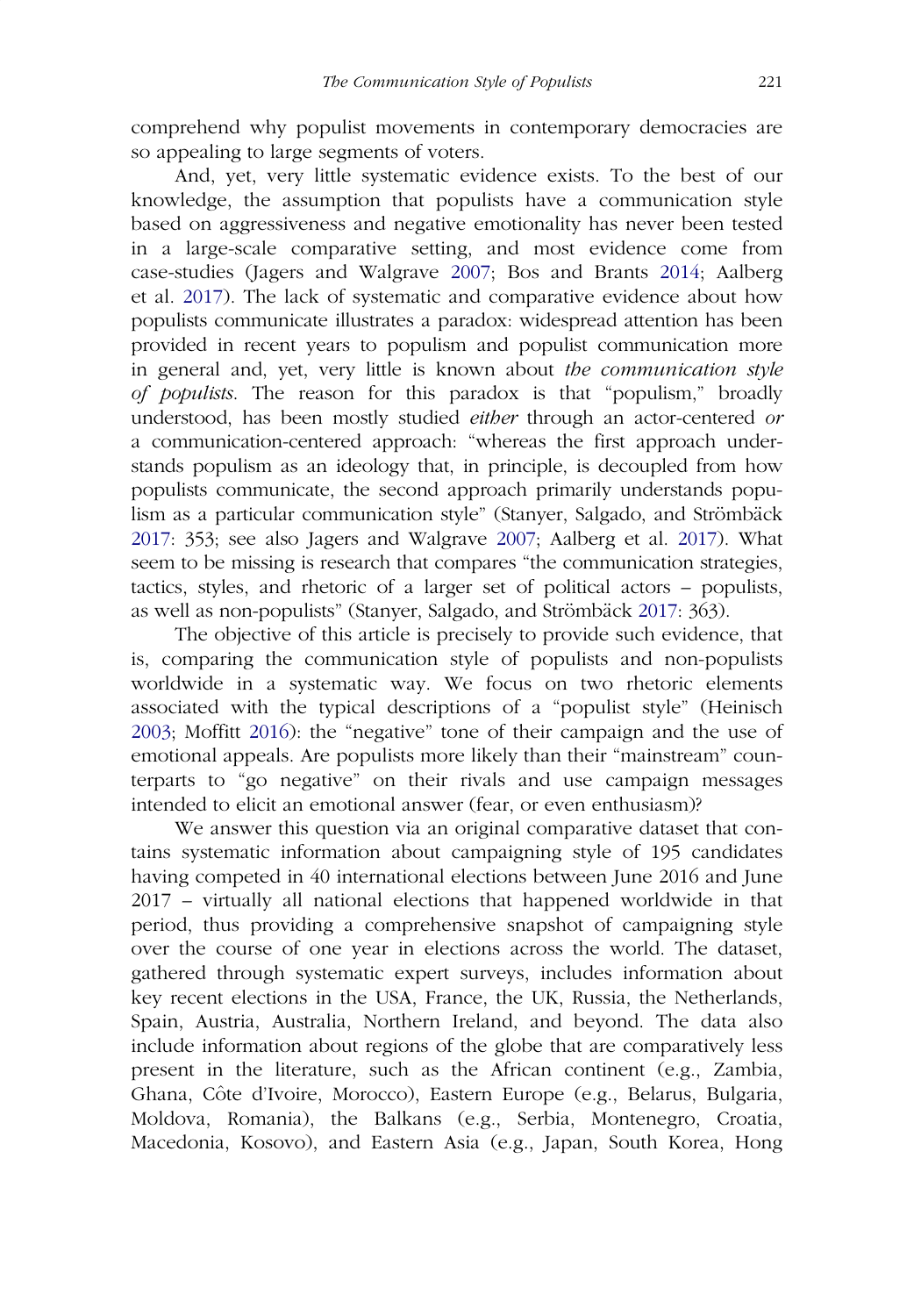<span id="page-4-0"></span>Kong). Most importantly, the dataset contains information about the campaigning style of a wide palette of candidates, including many populist candidates such as Donald Trump, Geert Wilders, Marine Le Pen, Norbert Hofer, Pablo Iglesias, Daniel Ortega, Boyko Borisov, and many more. The full list of elections and candidates is in [supplementary Appendix](https://doi.org/10.1080/15377857.2018.1491439) A.

#### LITERATURE REVIEW

Are populists more likely than their "mainstream" counterparts to "go negative" on their rivals and use campaign messages intended to elicit an emotional answer (fear, or even enthusiasm)? To answer this question, we first need to identify who the "populists" are, and what a communication style based on "negative messages" and "emotional appeals" is. The next subsections review the relevant literature in this sense.

#### Populism as Anti-elitism and People-Centrism

Within the maelstrom of research on populism, seen in turn as, "a pathology, a style, a syndrome and a doctrine" (Stanley [2008:](#page-31-0) 95), the two most prominent avenues are those who define it as an ideology (Mudde [2004;](#page-30-0) Mudde and Rovira Kaltwasser 2013) or as a communication style (Jagers and Walgrave [2007](#page-28-0); Aalberg et al. 2016). The first strand sees populism as "a general, abstract concept about politics and society" (Reinemann et al. [2016:](#page-30-0) 13), an ideological feature of parties and candidates. Within this approach, most research adopts Cas Mudde's definition of populism as a "thin-centered" ideology "that considers society to be ultimately separated into two homogeneous and antagonistic groups, 'the pure people' versus 'the corrupt elite,' and which argues that politics should be an expression of the volonté générale (general will) of the people" (Mudde [2004](#page-30-0): 543). Following the same idea, populism is an ideology that "advocates the sovereign rule of the people as a homogeneous body" (Abts and Rummens [2007:](#page-25-0) 409). What distinguishes populists from other mainstream candidates, however, is less their political or ideological profile than the message they express (Bakker et al. [2016;](#page-26-0) Rooduijn [2014;](#page-31-0) Rooduijn, de Lange, and Van der Brug [2014](#page-31-0)).

With this in mind, a second strand of research builds on this abstract definition of populism as a "thin" ideology, but moves beyond the nature of parties and candidates and focuses on the features of their discourse (Jagers and Walgrave [2007;](#page-28-0) Aalberg et al. 2016). In this case, populism becomes "a communication frame that appeals to and identifies with the people, and pretends to speak in their name […,] a conspicuous exhibition of closeness to (ordinary) citizens" (Jagers and Walgrave [2007:](#page-28-0) 322). Although several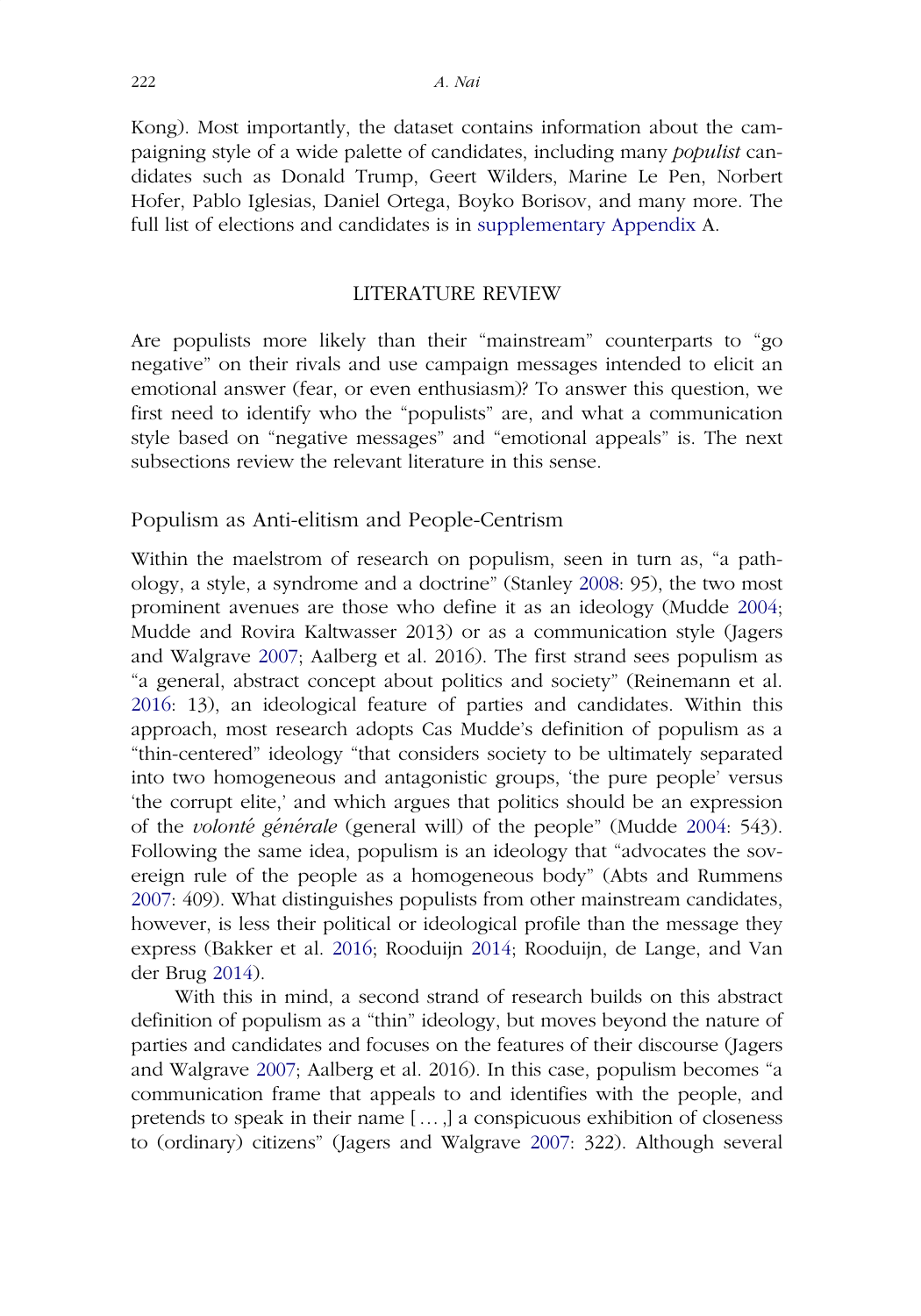<span id="page-5-0"></span>elements can be associated with a "populist" form of communication, two elements seem to stand out – and echo Cas Mudde's [\(2004](#page-30-0)) definition of populism: people-centrism and anti-elitism (Rooduijn and Pauwels [2011:](#page-31-0) 1273). First, "the people" is "both the central audience of populists, as well as the subject that populists attempt to render present" (Moffitt and Tormey [2014](#page-29-0): 391). Referring to "the people" as an entity that has to be cherished and promoted is at the very heart of the definition of what populism entails, and not only etymologically. Appeals to "the people," a specific national group (usually the majority, as in nativist discourses; Mudde [2010](#page-30-0)), "the citizens," "the country," and so forth sets up a tension between two groups: those who are in, and those who are out. Populist appeals explicitly put the focus on the in-group, composed by individuals that are sovereign by nature, and often underprivileged or misunderstood (Mudde and Rovira Kaltwasser 2013). Vaguely defined, the "people" efficiently serves in populist communication to unite "different audiences […] under a common label despite differing demands or values" (Reinemann et al. [2016](#page-30-0): 16). Second, populist communication targets "the system" (the government, the institutions, the politicians themselves), usually seen as out-of-touch, globally promoting an anti-establishment stance "against elites who live in ivory towers and only pursue their own interests" (Jagers and Walgrave [2007](#page-28-0): 324). This differentiation between the out-of-touch elites and the "simple" citizens whose demands are not met is an additional demarcation between "us" and "them," which this time operates vertically (instead of horizontally, between the in- and the out-group; Reinemann et al. [2016](#page-30-0)).

Whether a feature of the ideological stance of competing actors or a characteristic of their communication style, both approaches have in common that populists are seen as political actors that advocate for people-centrism and anti-elitism, or more generally an opposition between the common "people" and the (corrupt, wicked) elite. We also rely on this definition, which allows us to classify populist candidates independently of their ideological alignment on the political spectrum (left-right) or their strategic positioning (e.g., as opposition forces).

#### Negative and Emotional Campaigns

Going "negative" refers for a candidate to the act of verbally attacking his or her opponents (on their program, values, policy propositions, record, character, and so on) instead of advocating his or her own strengths and ideas (Lau and Pomper [2004](#page-29-0); Geer [2006](#page-28-0); Nai and Walter 2015). Intrinsic in the definition of negative campaigning is thus the core element of message directionality, which is targeted outward (toward the opponents) and not inward (toward the sponsor of the message). A more qualified definition of negative campaigning differentiates between two basic types of attacks. On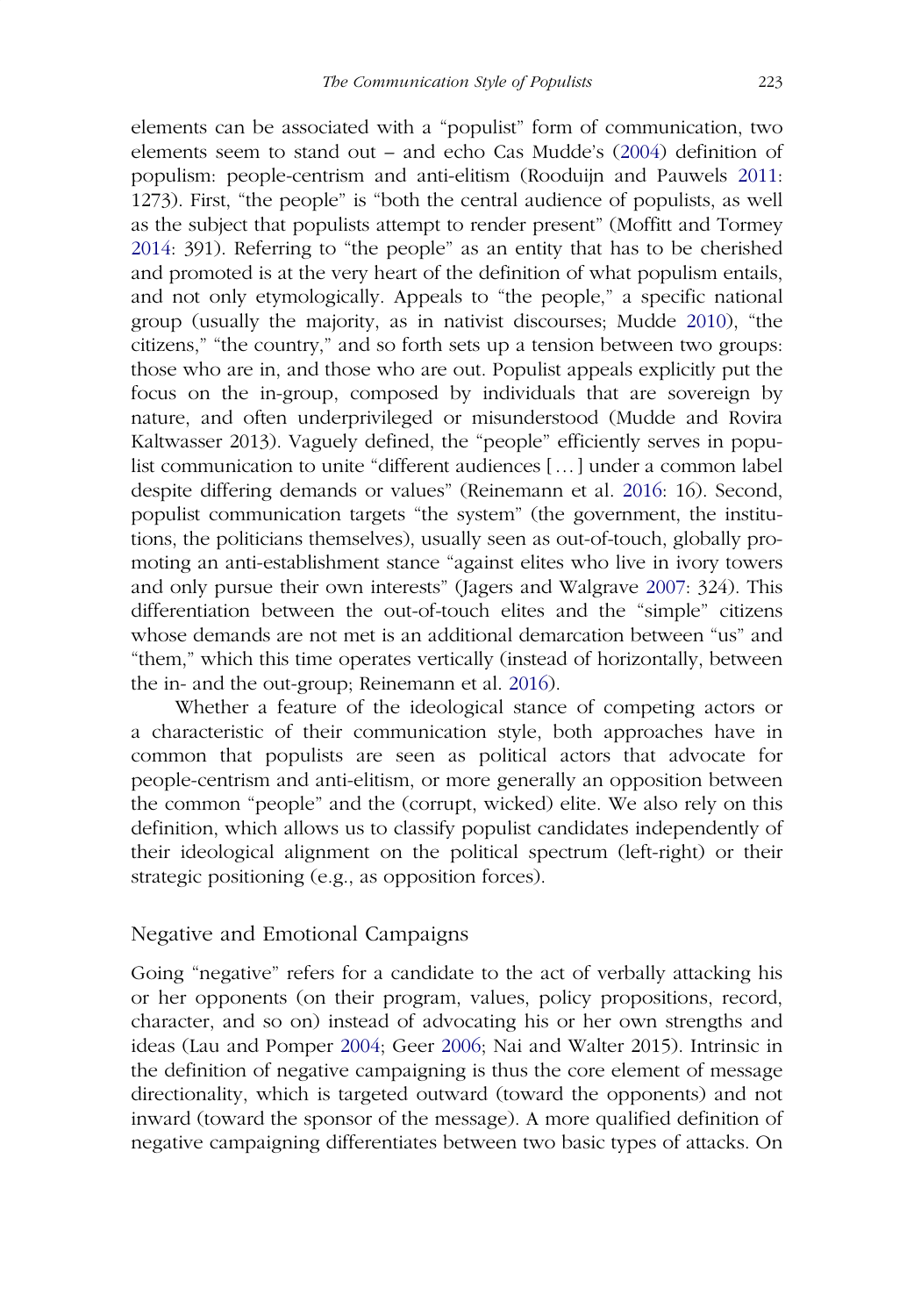<span id="page-6-0"></span>the one hand, issue-based or policy attacks are framed on the idea that the rivals' performance or program on specific policies is bad or harmful. On the other hand, person-based or character attacks are framed toward the rivals themselves, and try to expose the personal flaws of the rivals' character, personality, values, or behavior. Policy and character attacks are not only different in nature, but they also have potentially different effects on those who are exposed to them (Kahn and Kenney [1999;](#page-28-0) Carraro and Castelli [2010\)](#page-26-0). Character attacks have been shown to be more effective than issue attacks (Brooks and Geer [2007](#page-26-0)) while being at the same time riskier, as they face a stronger probability of "backlash" effects than policy attacks (Budesheim, Houston, and DePaola [1996;](#page-26-0) Carraro, Gawronski, and Castelli [2010\)](#page-26-0). Furthermore, character attacks are particularly disliked by the public, and are more likely to depress participation and turnout than policy attacks (Min [2004\)](#page-29-0). We also rely on the distinction between these two main types of attacks.

Research on the reasons why candidates decide to "go negative" usually assumes that this decision is a strategic one, with candidates weighting between uncertain benefits and potential costs of attack messages (Lau and Pomper [2004;](#page-29-0) Nai and Sciarini [2015\)](#page-30-0). On the benefits side, political actors "go negative" in an attempt to attract undecided voters or to diminish positive feelings for opposing candidates or parties, thus increasing indirectly their popular support (Budesheim, Houston, and DePaola [1996;](#page-26-0) Lau, Sigelman, and Rovner [2007](#page-29-0)). On the costs side, running negative campaigns is a risky strategy, as attacks are mostly disliked by the public (Fridkin and Kenney [2011\)](#page-27-0) and can thus "backlash," generating negative feelings toward the attacker instead of the target (Roese and Sande [1993;](#page-31-0) Fridkin and Kenney [2004](#page-27-0)). This risk, associated with uncertain payoffs, has been shown to alter the strategic behavior of candidates and acts as an incentive to go especially negative when they are facing a prospect of electoral failure (Skaperdas and Grofman [1995](#page-31-0); Maier and Jansen [2017](#page-29-0); Nai and Sciarini [2015\)](#page-30-0), and have thus "nothing to lose anymore." Next to those strategic determinants, evidence also exists that the use of attacks depends on personal characteristics of the candidates, such as their gender (Kahn [1996;](#page-28-0) Fridkin, Kenney, and Woodall [2009\)](#page-27-0). This being, no systematic evidence exists that populist candidates are more likely to rely on a negative and hardened rhetoric, as some suggest (Immerzeel and Pickup [2015](#page-28-0)).

Next to the use of attacks, perhaps no other element stands out as symptomatic of modern political campaigning as the use of appeals intended to stir emotions in those who are exposed to them (Jerit [2004;](#page-28-0) Brader [2006](#page-26-0); Crigler, Just, and Belt [2006](#page-27-0); Ridout and Searles [2011\)](#page-31-0). Emotions are a powerful determinant of social and political behavior, as modelled by the Affective Intelligence Theory (AIT; Marcus and MacKuen [1993;](#page-29-0) Marcus, Neuman, and MacKuen [2000\)](#page-29-0). The AIT assumes that people rely on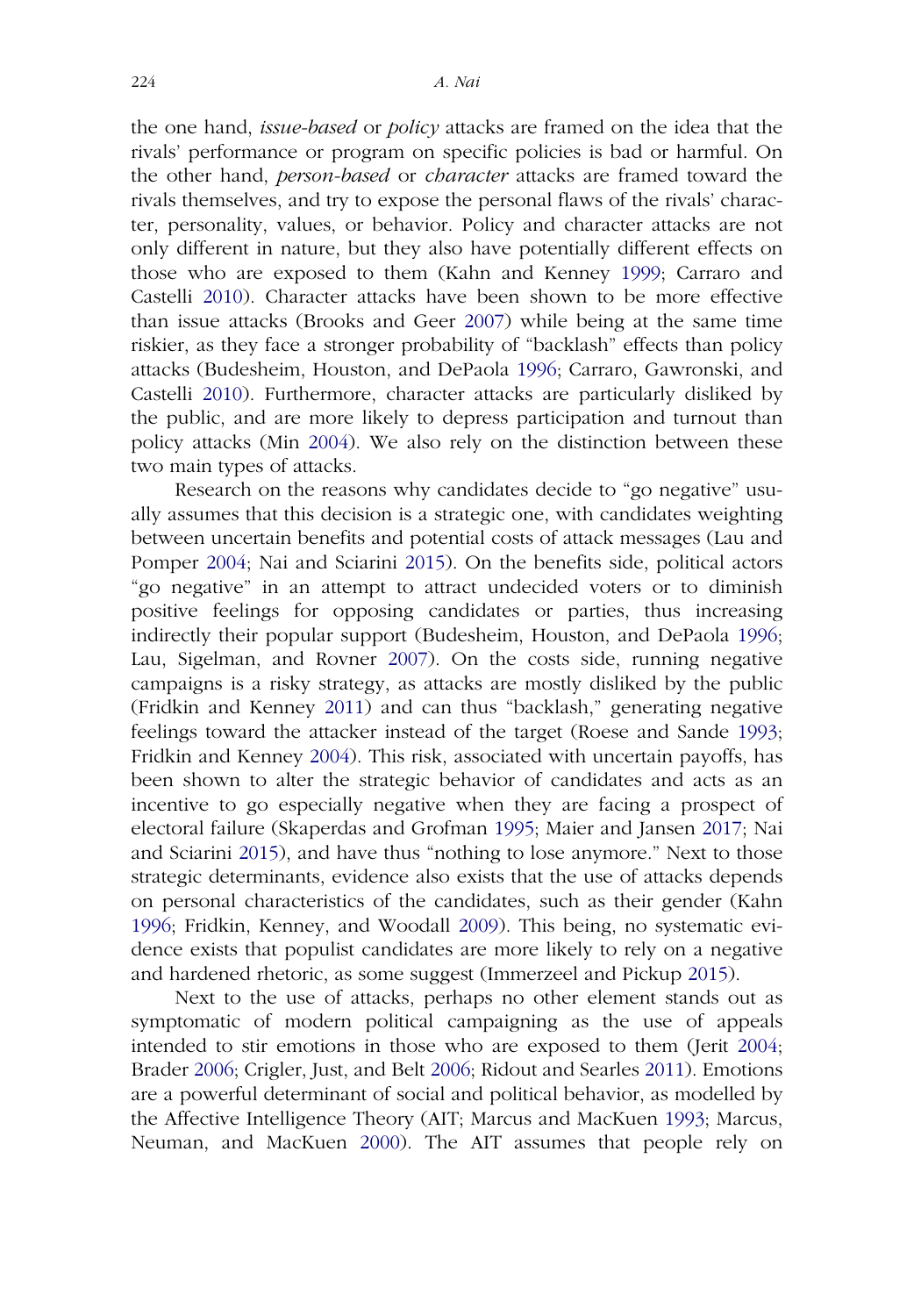<span id="page-7-0"></span>previously established beliefs in familiar and positive circumstances, but tend instead to abandon their convictions and seek more information when they face novel or threatening circumstances. A key difference exists between enthusiasm and fear/anxiety: anxious citizens are likely to pay more attention to information and campaigns (Steenbergen and Ellis [2006\)](#page-31-0), which makes them easier targets for persuasion ([Nai, Schemeil, and Marie](#page-30-0) [2017\)](#page-30-0). Enthusiastic citizens, on the other hand, are more likely to get invested and participate (Marcus and MacKuen, [1993\)](#page-29-0), but they do so by relying strongly on their previously held partisan beliefs and attitudes (Marcus, Neuman, and MacKuen [2000;](#page-29-0) Brader [2006](#page-26-0)). All in all, this body of research shows that emotions have the power to shape political and electoral behaviors. Campaign messages able to stir those emotions, thus, are particularly likely to be effective to get their message across, and thus candidates have strong incentives to rely on emotional campaigns. Fear appeals, for instance, are very common in modern electoral campaigns and often takes inspiration from "scare campaigns" in health communication (Witte and Allen [2000](#page-32-0)). Emotional messages "allow candidates to capitalize on the time-honored strategy of emphasizing widely shared, or consensual, values and goals [ … and are thus] powerful precisely because they project images that are universally valued or reviled" (Jerit [2004:](#page-28-0) 566).

Research on the determinants of emotional appeals in electoral campaigns is sensibly less developed than research on negative campaigning, but overall points to relatively similar trends; most characteristics of the candidates and the context that drive negativity (e.g., incumbency status, partisanship, competitiveness of the race) have been shown to also affect the use of fear and enthusiasm appeals (Jerit [2004;](#page-28-0) Brader [2006;](#page-26-0) Ridout and Searles [2011\)](#page-31-0). As for negativity, though, no systematic and comparative evidence exists that populist candidates are more likely to rely on emotional appeals, as a popular view seems to suggest (Heinisch [2003\)](#page-28-0).

#### EXPECTATIONS: POPULISM AND CAMPAIGNING STYLE

Why should populists be more (or less) likely to rely on these forms of communication? Starting with campaign negativity, it seems rather intuitive to associate populists with a stronger reliance to attack messages given the antagonistic nature of their positioning (Jagers and Walgrave [2007;](#page-28-0) Reinemann et al. [2016](#page-30-0)). Anti-system, anti-establishment, anti-elites, populist candidates exist in opposition, and in confrontation with their "established" rivals. This should normally translate into "a more negative, hardened" campaign tone (Immerzeel and Pickup [2015:](#page-28-0) 350). When it comes to the "type" of attacks, good reasons exist to expect populists to rely more likely on character attacks (vs. policy attacks). Character attacks are often seen as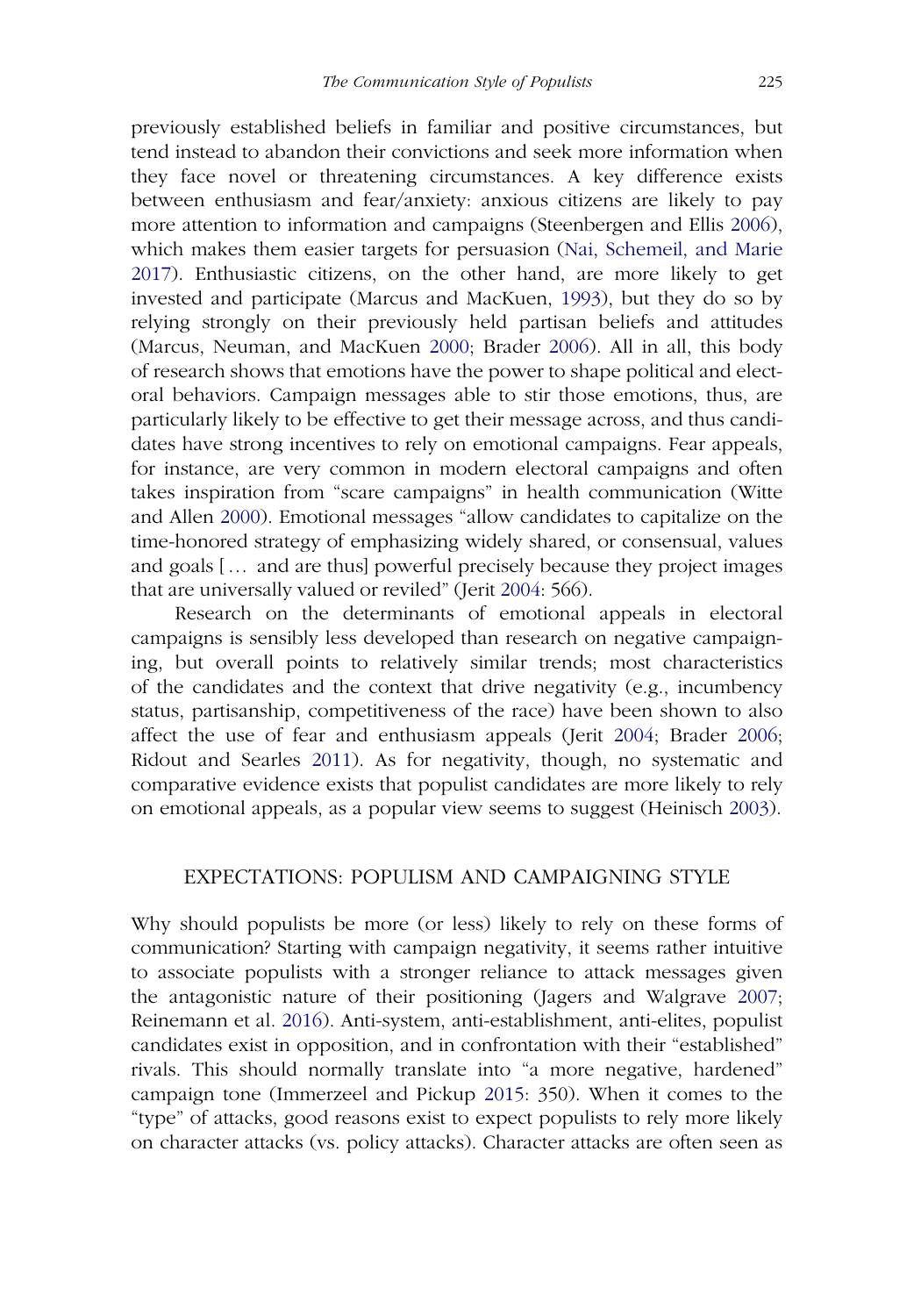<span id="page-8-0"></span>a more spiteful form of negative campaigning, because seeking "to raise yourself up by dragging them down" in the mud (Benoit and Glantz [2017:](#page-26-0) 8). In this sense, they seem ideally tailored for populist candidates usually seen as abrasive, uninhibited, and bad-behaved.

Turning to emotional campaigning, fear appeals should be a key component in populist communication (Heinisch [2003\)](#page-28-0). By definition turned toward the promotion of the "people" against evil and out-of-touch elites, populists should naturally rely on messages that highlight real or symbolic threats, fueling fears for the loss of identity or economic prosperity (Mols and Jetten [2016](#page-30-0); Matthes and Schmuck 2017). Research in cognitive psychology shows indeed that fear appeals – especially when framed on out-group issues – are likely to induce feelings of impending threats for the in-group (e.g., related to terrorist attacks or uncontrolled immigration; Huddy et al. [2005](#page-28-0); Brader, Valentino, and Suhay [2008](#page-26-0)) which, in turn, intensify the solidarity and sense of shared belonging among members of the in-group and the rejection of the out-group (Bettencourt et al. [2001](#page-26-0); Huddy [2003\)](#page-28-0); in this sense, then, populist candidates have all reasons to play the fear card. Evidence supporting this claim exists, for instance, when it comes to populist fear appeals against asylum-seekers in Australia (Gale [2004\)](#page-28-0) or Austria (Kienpointner 2008; Matthes and Schmuck 2017), or populist communication framing the crime issue through fear appeals in Latin American countries (Chevigny [2003\)](#page-26-0). Trump's speech qualifying Mexican illegal immigrants as criminal, drug-addicts, and rapists is another textbook example (Kazin [2016\)](#page-28-0). Finally, an argument could also be made that populists make a stronger use of *enthusiasm* appeals than non-populists – after all, one of the primary features of populist communication is to enhance the feeling of well-being of the in-group via messages that stir pride in the "people" (Jagers and Walgrave [2007;](#page-28-0) Cranmer [2015](#page-27-0)). Appeals to the in-group are framed to create a sense of belonging to this "moral unit," with the intention to promote a positive identity of the group (Moffitt and Tormey [2014\)](#page-29-0) and to "create a new social identify among citizens or to prime certain aspects of their social identity in order to unite them and generate a sense of belonging to an imagined community charged with positive emotions" (Reinemann et al. [2016:](#page-30-0) 19). The evidence supporting this claim is however scarce, and the rationale linking populists to a more "negative" rhetoric (both in terms of tone and direction of the emotional charge) seems more compelling overall. We thus globally expect populist candidates to make a stronger use of negative campaigns, character attacks, and fear appeals.

#### DATA AND METHODS

This section introduces the novel dataset we use to measure the campaigning style of candidates worldwide, discusses the central issue of measuring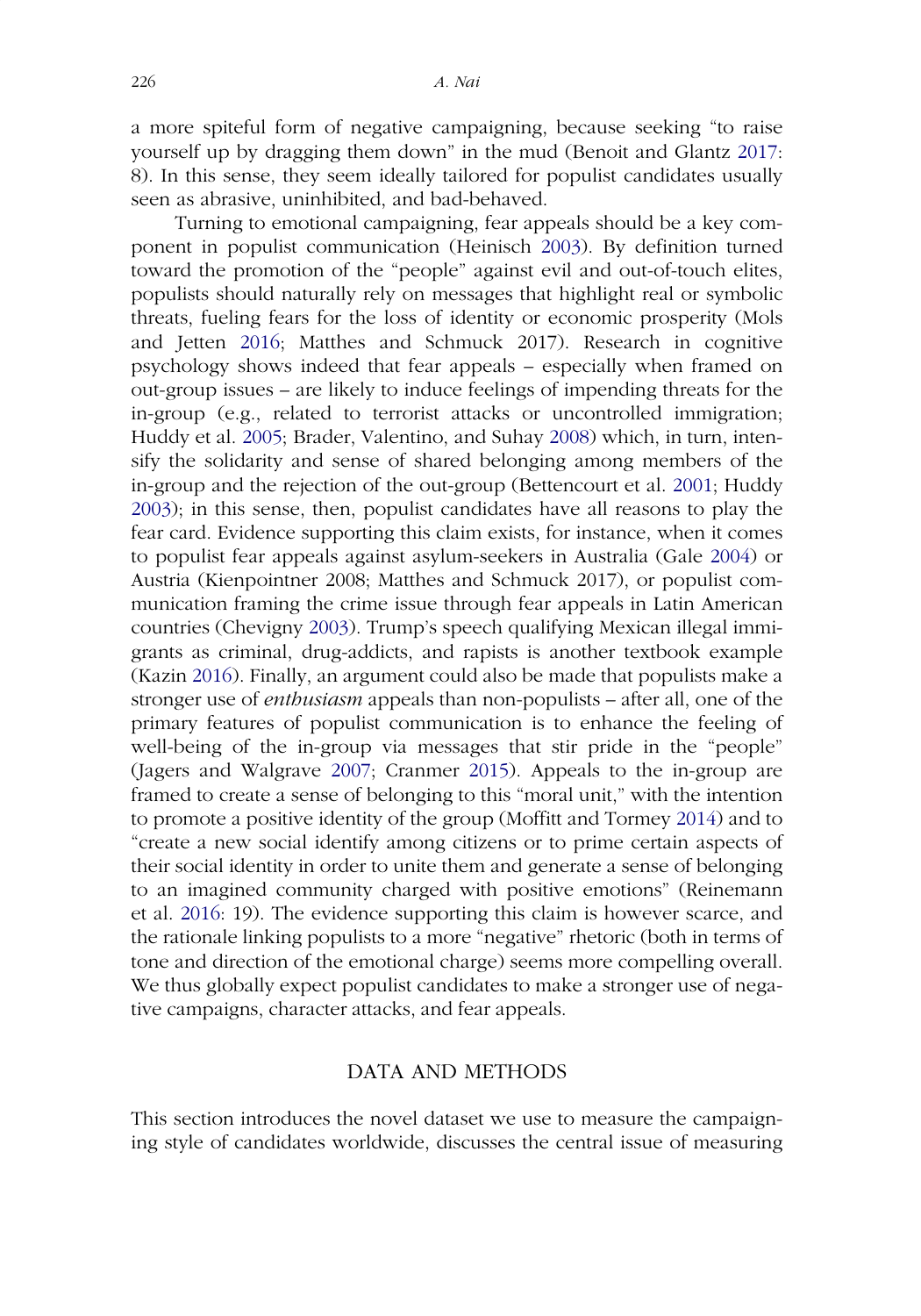<span id="page-9-0"></span>negativity and emotional campaigning via expert judgments, introduces the covariates and models used to test our assumptions, and discusses the approach chosen to identify the "populist" candidates within our sample.

## A New Dataset to Measure Electoral Campaigns Worldwide

We test our expectations through a new comparative dataset about campaigning strategies of candidates competing in elections worldwide (NEGex)[.1](#page-24-0) The dataset covers all national elections held across the world between June 2016 and June 2017. Data are gathered through a systematic survey distributed to election-specific samples of national and international scholars in the weeks following each election.<sup>2</sup> After exclusion of missing values on all relevant variables, and considering only candidates for which at least five different experts provided independent evaluations, our models are run on 195 candidates having competed in 40 elections worldwide. Information is based on answers provided by 764 experts. [Supplementary](https://doi.org/10.1080/15377857.2018.1491439) [Appendix](https://doi.org/10.1080/15377857.2018.1491439) A lists all elections and candidates in our dataset, and specifies the number of expert opinions gathered for each election.

# Measuring Political Communication Through Expert Surveys

We measure the content of electoral campaigns – in terms of negative campaigning and use of emotional campaign techniques – via aggregated expert judgments. Asking experts to evaluate the content of campaigns might seem unorthodox.<sup>3</sup> Scholars usually rely on content analysis of specific communication channels, such as party manifestos (Curini [2011\)](#page-27-0), TV spots (Martin [2004](#page-29-0)), debates (Walter and Vliegenthart [2010](#page-31-0); Maier and Jansen [2015\)](#page-29-0), letters in newspapers (Elmelund-Praestekaer [2010\)](#page-27-0), and so on. Although it usually provides precise measures and allows taking into account the temporal evolution of candidate campaigns, this approach has three main disadvantages within the framework of a large-scale comparative design. First, from a logistical standpoint, it would require a level of resources that is unheard of in contemporary social sciences research – imagine retrieving, transcribing, classifying, and coding campaign materials for virtually all countries across the globe in almost as many different languages. Second, from an empirical standpoint, it cannot be assumed that any given communication channel is used in an equivalent way (or, even, exists) in all elections worldwide. TV ads might be the primary vehicle for negativity in the United States, but they are banned in Switzerland; measuring populist communication in candidates' websites might be a good idea in countries where Internet penetration is high, but this is far from being the case everywhere and so on. Third, from a theoretical standpoint, content analysis of specific communication channels provides a channel-specific image of the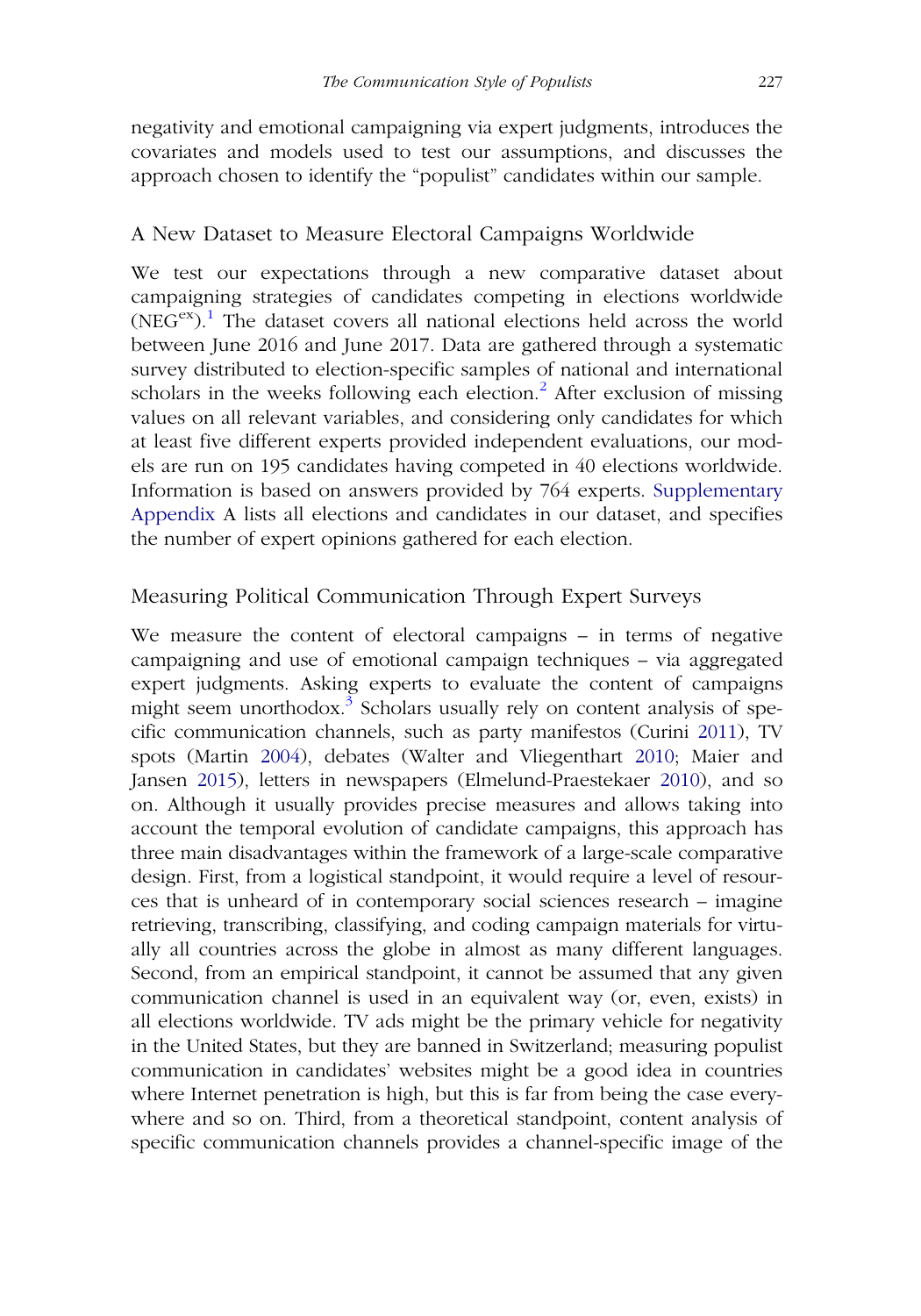<span id="page-10-0"></span>campaign, and is unable to qualify the campaign of candidates on the whole. Some candidates might use emotional appeals especially during debates, and not at all in TV commercials; coding only one or the other would, necessarily, provide a skewed image of their overall campaign. For instance, evidence exists that negativity differs across different communication channels (Elmelund-Praestekaer [2010](#page-27-0); Walter and Vliegenthart [2010\)](#page-31-0). Asking experts to assess the content of the overall campaign circumvents this problem, and provides a measure of campaign content that is not channel-specific, thus allowing for a broader understanding of the phenomenon.

Experts evaluated the tone of candidates' campaign on a scale ranging between  $-10$  (the campaign was exclusively negative) and 10 (the campaign was exclusively positive); their answers were then aggregated to provide a score of campaign negativity for each competing candidate. Lacking independent evidence (e.g., alternative measures of campaign negativity) covering the large-scale scope of our dataset, it is virtually impossible to test for the external validity of this measure.

Gélineau and Blais ([2015\)](#page-28-0), authors of the only study comparing expert evaluations with content-based measures of negative campaigning, highlight however a great degree of convergence between the two measures; the authors conclude that "expert surveys should be considered as a serious option, especially in the context of cross-national research" (2015: 74).

The original measure might suffer from cross-cultural comparability issues due to the fact that "negativity" might not have the same meaning everywhere. Even though experts were provided with a clear definition of negative and positive campaigning, it is suitable in this case to rely on "anchoring vignettes" (King et al. [2004;](#page-29-0) Bakker et al. [2014](#page-26-0)), which allow setting up benchmarks for comparison across respondents. We adjusted the original variable via a series of six vignettes (six examples of campaign messages), that experts had to evaluate on a scale from  $-10$  "very negative" to 10 "very positive." Comparing the expert evaluations of the campaign tone with how they "ranked" the different vignettes (i.e., how "negative" they evaluate each example to be) produces an adjusted measure of campaign negativity that ranges between 1 "very positive" and 7 "very negative." More complex parametric adjustments, based on ordered probit models (gllamm models; King et al. [2004\)](#page-29-0) provided an alternative measure that we use in a series of robustness checks (next to the original unadjusted measure; see [Supplementary Appendix](https://doi.org/10.1080/15377857.2018.1491439) E).<sup>[4](#page-24-0)</sup>

Next to the overall campaign tone, experts were also asked to evaluate, for each candidate, the type of attack messages they mostly used against their rivals. The obtained variable ranges between 1 "exclusively policy attacks" and 5 "exclusively character attacks." Finally, experts were asked to assess the extent to which candidates used fear and enthusiasm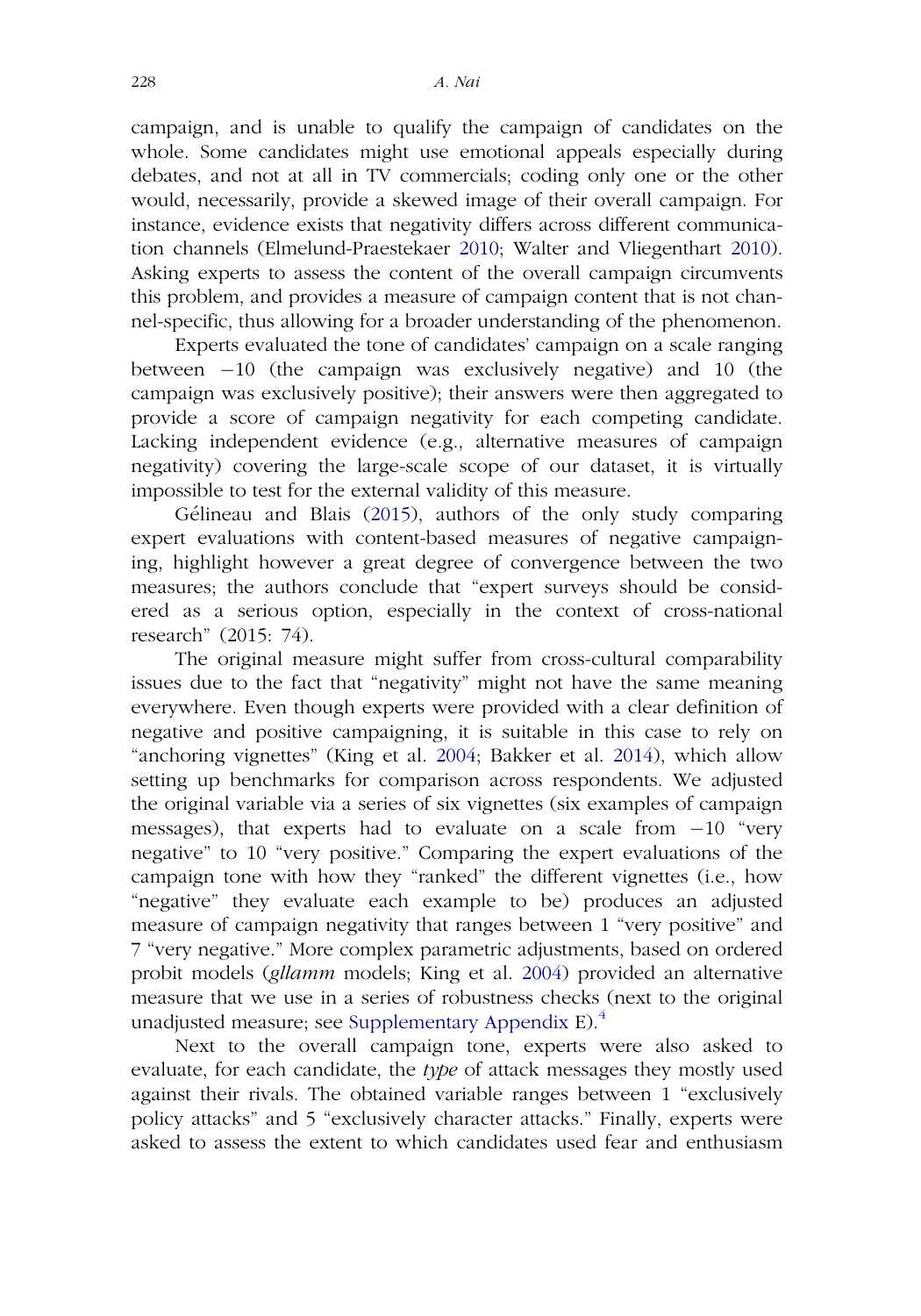<span id="page-11-0"></span>appeals; experts were provided with some selected examples of both fear and enthusiasm appeals,<sup>[5](#page-24-0)</sup> and had to provide a score ranging between 0 "very low use" and 10 "very high use."

These four elements of communication are, of course, related. Negative campaigns are more likely to contain fear appeals, for instance (Crigler, Just, and Belt [2006](#page-27-0)). Even more, from a conceptual standpoint, these four elements seem to relate to an underlying rhetoric style that opposes an aggressive, loathing-loaded campaign (negative tone, character attacks, fear messages) to a more positive and uplifting campaigning style (positive tone and enthusiasm-arousing messages). Principal Component factor analyses (PCA) confirm the existence of one underlying dimensions common to those four elements (Eigenvalue  $=$  2.56, 64% of explained variance). This underlying dimension opposes, on the one side, campaigns with a negative tone, character attacks, and fear appeals, and on the other side campaigns based on enthusiasm.<sup>[6](#page-24-0)</sup> Table E1 in the [Supplementary](https://doi.org/10.1080/15377857.2018.1491439) [Appendix](https://doi.org/10.1080/15377857.2018.1491439) presents the correlation between the four original communication elements and this underlying dimension of "uplifting-loathing" rhetoric. We will perform our main analyses both on the four communication components separately and on the underlying dimension of political rhetoric.

#### Covariates

Our models are controlled by several relevant covariates that have been shown to affect campaigning style. At the candidate level, incumbents have been shown as less likely than challengers to go negative (Lau and Pomper [2004\)](#page-29-0) and to use fear appeals (Brader [2006\)](#page-26-0); candidates facing a prospect of electoral defeat should, instead, have stronger incentives to attack (Skaperdas and Grofman [1995](#page-31-0); Elmelund-Praestekaer [2010\)](#page-27-0), and so do candidates far from the ideological center (Walter, van der Brug, and van Praag [2014](#page-32-0)); some scattered evidence also exists that candidates on the right are more likely to go negative (Lau and Pomper [2001\)](#page-29-0) and use fear appeals (Ridout and Searles [2011\)](#page-31-0). Unfortunately, no existing dataset provides information about the left-right positioning of parties and candidates worldwide – at least, no dataset exists that covers the full scope of our data. Measures as the ones in the Chapel Hill Expert Survey (CHES; Polk et al. [2017\)](#page-30-0),<sup>7</sup> in the study by Benoit and Laver ([2007,](#page-26-0) henceforth B&L),<sup>[8](#page-25-0)</sup> or in the Manifesto Project Dataset (MPD; Volkens et al. [2016](#page-31-0))<sup>[9](#page-25-0)</sup> cover only subsets of countries, and are therefore not tailored for our large-scale comparative purpose. We thus relied on information provided by the Wikipedia pages for each political party, based on the affiliation of the competing candidates. Although not ideal, due to its open source nature, information diffused through this channel has been shown to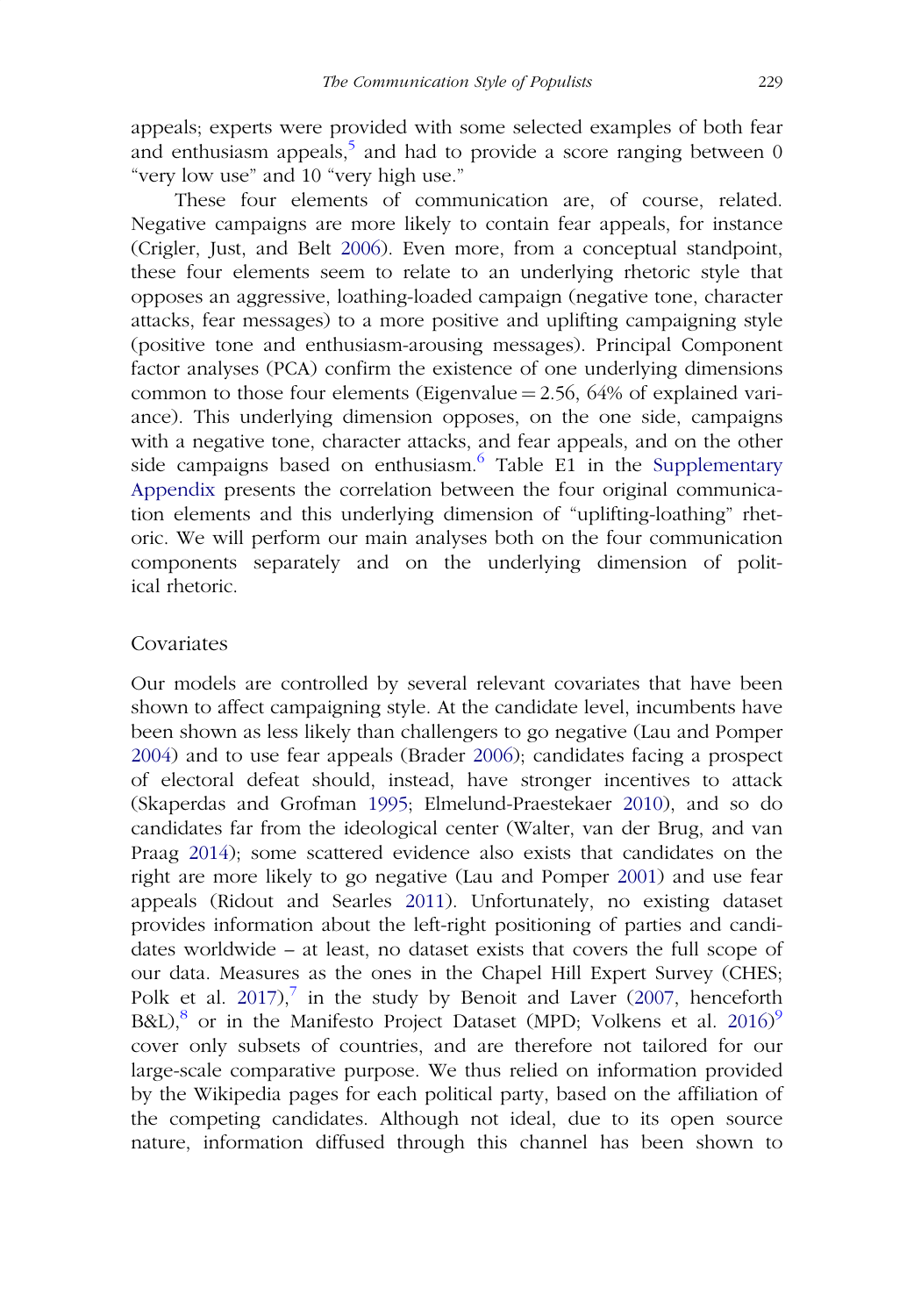<span id="page-12-0"></span>provide quality factual information it comes to electoral results and party competition (Brown [2011;](#page-26-0) Cuzán [2015](#page-27-0)). Based on the existing information, we created a scale ranging from 1 "far left" to 7 "far right." We verified the external validity of our variable by comparing it with other existing measures; the picture that emerges is one of good external validity, as our measure correlates strongly with the other variables  $(R = 0.88***$  with the CHES measure,  $R = 0.87***$  with the B&L measure, and  $R = 0.64***$  with the MPD measure; $^{10}$  $^{10}$  $^{10}$  more information available upon request). The left-right variable is then folded on itself to create the "extremism" variable, which takes the value 0 for low extremism (this includes candidates from centerleft to center-right), 1 for moderate extremism (left and right candidates), and 2 for high extremism (far left and far right candidates). We measure competitive standings via the candidate's success, as the absolute percentage of votes a candidate received in the election. We also control for the candidate gender, which has been shown in the past to affect the use of negative rhetoric due to social desirability biases (e.g., the fact that female candidates tend to go less negative because attack politics is at odds with social stereotypes that see their behavior as passive, kind, and sympathetic; Huddy and Terkildsen [1993;](#page-28-0) Fridkin, Kenney, and Woodall [2009](#page-27-0)).

At the contextual level, we control for both the electoral and party system. We use a binary variable that sorts countries with a Proportional Representation (PR) electoral system (including Mixed Member Proportional) from countries with a plurality/majority system (including Mixed Member Majoritarian; Gallagher [2014](#page-28-0)). We use the formula proposed by Laakso and Taagepera [\(1979](#page-29-0)) for the effective number of parties to measure the total (effective) number of candidates; this measure takes into account the differences in candidates support and yields a number to be interpreted as the number of competing candidates with a similar strength (Lijphart [1999\)](#page-29-0). Our models also control for two elements of the race: competitiveness, and "conflict" media framing. To measure competitiveness of the election we rely on a question in the expert survey that asked experts to evaluate how much they agree that "the race was not competitive, the winner was clearly known beforehand;" we recoded the aggregated scores into a variable that varies between 0 "very low competitiveness" and 4 "very high competitiveness." We measure the presence of a "conflict frame" in the media coverage through three questions in the survey; these questions asked experts to evaluate how much attention (from 0 "no attention" to 4 "a great deal of attention") the media as a whole provided to "attacks and negative campaigning between parties, candidates" (negativity; Esser et al. [2017](#page-27-0)), "individual candidates, their characters and motivations" (personalization; Van Zoonen and Holtz-Bacha [2000\)](#page-31-0), and "the sensational aspects of events and stories" (infotainment; Albaek et al. [2014\)](#page-25-0). The additive scale based on the aggregate expert answers to the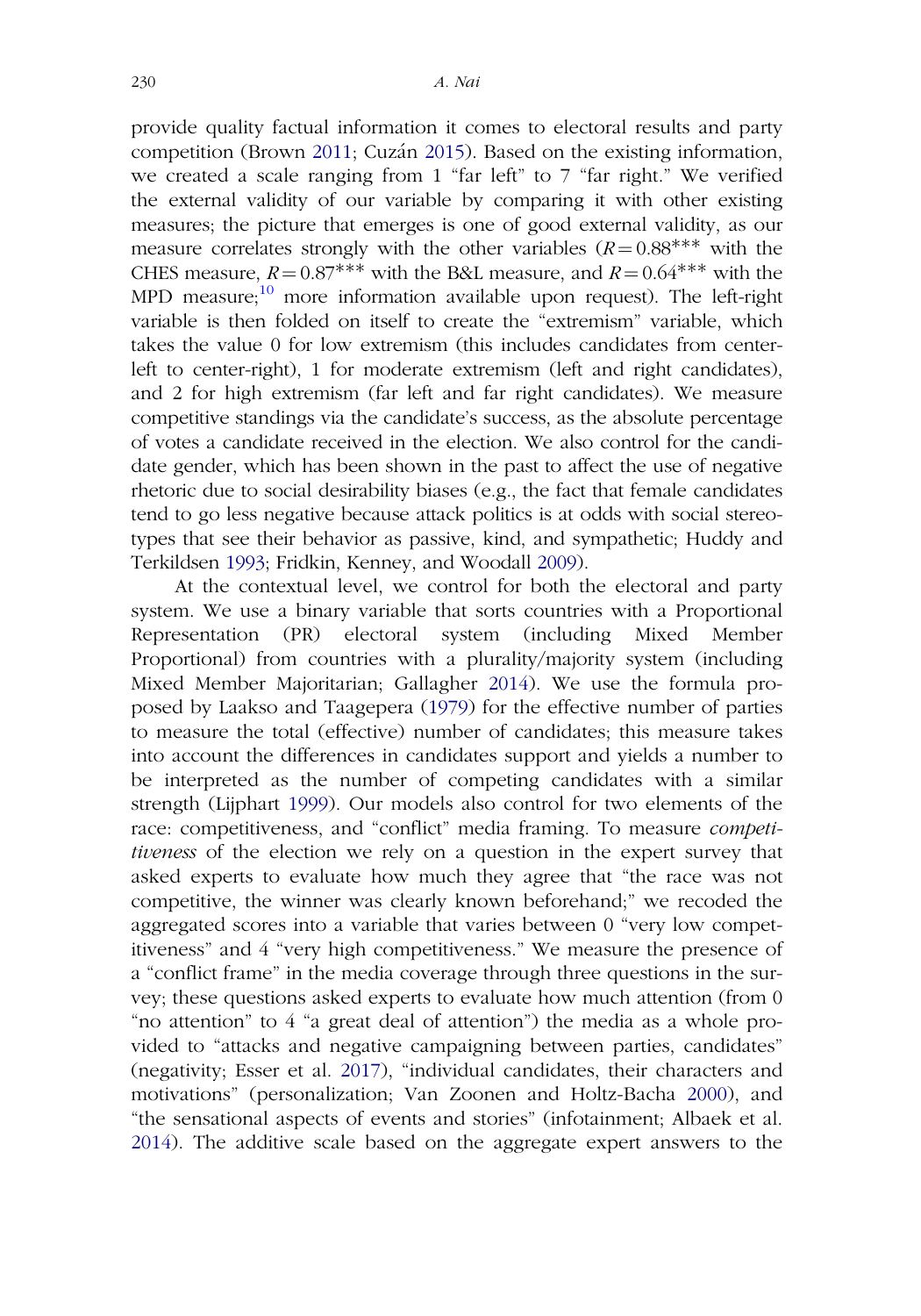| Level      | Variable                                   | N   | Mean  | Std. dev. | Min     | Max   |
|------------|--------------------------------------------|-----|-------|-----------|---------|-------|
| Candidates | **Campaign tone                            | 191 | 4.04  | 1.54      | 1.00    | 7.00  |
|            | **Character attacks                        | 193 | 2.80  | 0.66      | 1.48    | 4.43  |
|            | **Fear-arousing messages                   | 193 | 5.02  | 1.90      | 0.50    | 9.77  |
|            | **Enthusiasm-arousing messages             | 193 | 4.43  | 1.64      | 0.33    | 9.00  |
|            | (**)Uplifting-loathing communication style | 191 | 0.00  | 1.60      | $-3.88$ | 3.87  |
|            | Populism                                   | 195 | 0.18  | 0.38      | 0.00    | 1.00  |
|            | Appeals to the people                      | 93  | 2.15  | 0.87      | 0.25    | 4.00  |
|            | Anti-elites rhetoric                       | 94  | 1.81  | 1.13      | 0.00    | 4.00  |
|            | Incumbent                                  | 195 | 0.16  | 0.37      | 0.00    | 1.00  |
|            | Success                                    | 195 | 17.48 | 17.21     | 0.12    | 88.61 |
|            | Extremism                                  | 195 | 0.47  | 0.65      | 0.00    | 2.00  |
|            | Left-right                                 | 195 | 4.15  | 1.57      | 1.00    | 7.00  |
|            | Female                                     | 195 | 0.15  | 0.36      | 0.00    | 1.00  |
| Elections  | Electoral system: PR                       | 40  | 0.48  | 0.51      | 0.00    | 1.00  |
|            | Effective number of candidates             | 40  | 4.06  | 2.27      | 1.27    | 12.71 |
|            | Election competitiveness                   | 40  | 2.19  | 1.02      | 0.00    | 3.74  |
|            | Conflict media frame                       | 40  | 0.71  | 0.13      | 0.24    | 0.91  |
|            | Presidential election                      | 40  | 1.35  | 0.48      | 1.00    | 2.00  |
|            | Civil rights <sup>a</sup>                  | 40  | 42.43 | 14.87     | 3.00    | 59.00 |
|            | <b>OECD</b>                                | 40  | 0.30  | 0.46      | 0.00    | 1.00  |

<span id="page-13-0"></span>TABLE 1 Descriptive Statistics (Missing Values Excluded)

\*\*Dependent variable.

 $($ \*\*)Underlying dimension of communication style.

Source: Freedom House.

three questions has high reliability (Cronbach's alpha =  $.80^{11}$  $.80^{11}$  $.80^{11}$ ). Models are, finally, controlled by a binary variable that sorts OECD from non-OECD countries, and the country rating on Freedom House's "Civil Rights" scale (Kenny 2016). Descriptive statistics for all variables and covariates are presented in Table 1.

#### Identifying Populist Candidates

To the best of our knowledge, no comprehensive repertoire exists that lists populist parties or candidates worldwide – or, to the least, no repertoire that covers all actors in our database. To create a measure, we assessed whether or not each candidate in our dataset was referred to or classified as "populist" in relevant published research. We relied on the few existing comparative work (Mudde [2007;](#page-30-0) Inglehart and Norris [2016](#page-28-0)), systematic collections of case-studies (Albertazzi and McDonnell [2008](#page-25-0); Aalberg et al. [2017\)](#page-25-0), and additional single case-studies for selected countries (Gurov and Zankina [2013;](#page-28-0) Bos and Brants [2014;](#page-26-0) Džankić and Keil [2017](#page-27-0)) that rely on similar definitions of "populism" as an ideology that advocates for peoplecentrism and anti-elitism (Mudde [2004\)](#page-30-0) or more generally an opposition between the common "people" and the (corrupt, wicked) elites. Some of the work collected refers to populism in general (Rooduijn and Pauwels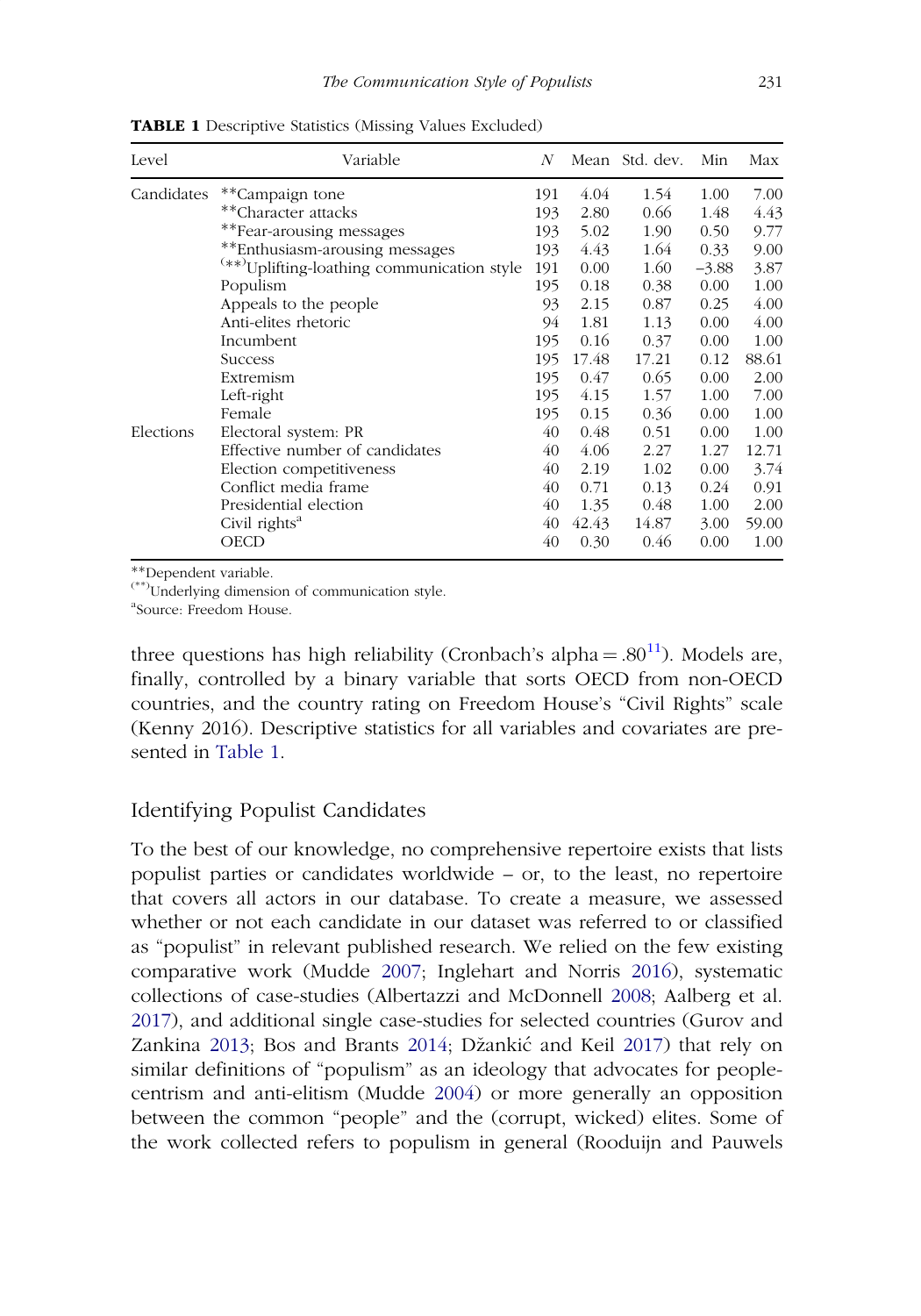<span id="page-14-0"></span>[2011;](#page-31-0) Aalberg et al. [2017\)](#page-25-0), whereas other focuses on particular types such as right-wing populism (Mudde [2007](#page-30-0); Ennser [2012;](#page-27-0) Wodak, KhosraviNik, and Mral [2013\)](#page-32-0). This quasi-archival effort allowed us to identify 32 candidates (18% of all candidates in the database) that can be qualified as "populists." In the majority of cases multiple independent scientific references per candidate were identified.[12](#page-25-0) The list of all populist candidates, including the references used to establish the classification, is presented in [Supplementary Appendix](https://doi.org/10.1080/15377857.2018.1491439) B.

Our dataset contains two variables that allow us to test for the external validity of the populism measure described above. For each election, we asked experts to evaluate whether or not candidates might rely on communication that (i) identifies with the common people and celebrates their authenticity and (ii) uses an anti-establishment and anti-elite rhetoric (answers range between 0 "disagree strongly" and 4 "agree strongly").<sup>13</sup> These two dimensions reflect the core definition of populism adopted in this article as an ideology that advocates for people-centrism and anti-elitism (Mudde [2004;](#page-30-0) Rooduijn and Pauwels [2011\)](#page-31-0). Unfortunately, the dataset only has these variables for a selected subsample of candidates (usually, the 2–3 most important candidates in each election;  $N = 94$ , see full list in [Supplementary Appendix](https://doi.org/10.1080/15377857.2018.1491439) A); nonetheless, comparing the score that candidates receive on those two variables for populists and non-populists (according to our classification) provides relevant external evidence to assess the validity of the classification itself. Table A2 in the [Supplementary](https://doi.org/10.1080/15377857.2018.1491439) [Appendix](https://doi.org/10.1080/15377857.2018.1491439) shows that candidates we qualify as "populist" are significantly more likely to score high on those two dimensions of communication, even controlling for all covariates described in the previous sub-section. The 2014 wave of the CHES (Polk et al. [2017](#page-30-0)) also contains a measure of "salience of anti-establishment and anti-elite rhetoric" for each party (from 0 "Not important at all" to 10 "Extremely important"). This measure exists for 54 observations in our database (see [Supplementary Appendix](https://doi.org/10.1080/15377857.2018.1491439) B). The last model in Table A2 (M3) shows that populist candidates are comparatively more likely to score high on this dimension as well.

#### RESULTS

We discuss the results of a set of analyses, one set for each of the four dependent variables of campaign tone (positive/negative), character attacks (vs. policy attacks), fear-, and enthusiasm-arousing messages. For each dimension of communication style, we first test for the direct effect of candidate characteristics, including populism. In a second stage, we test whether populist candidates are more or less likely to adapt their communication style as a function of their profile or the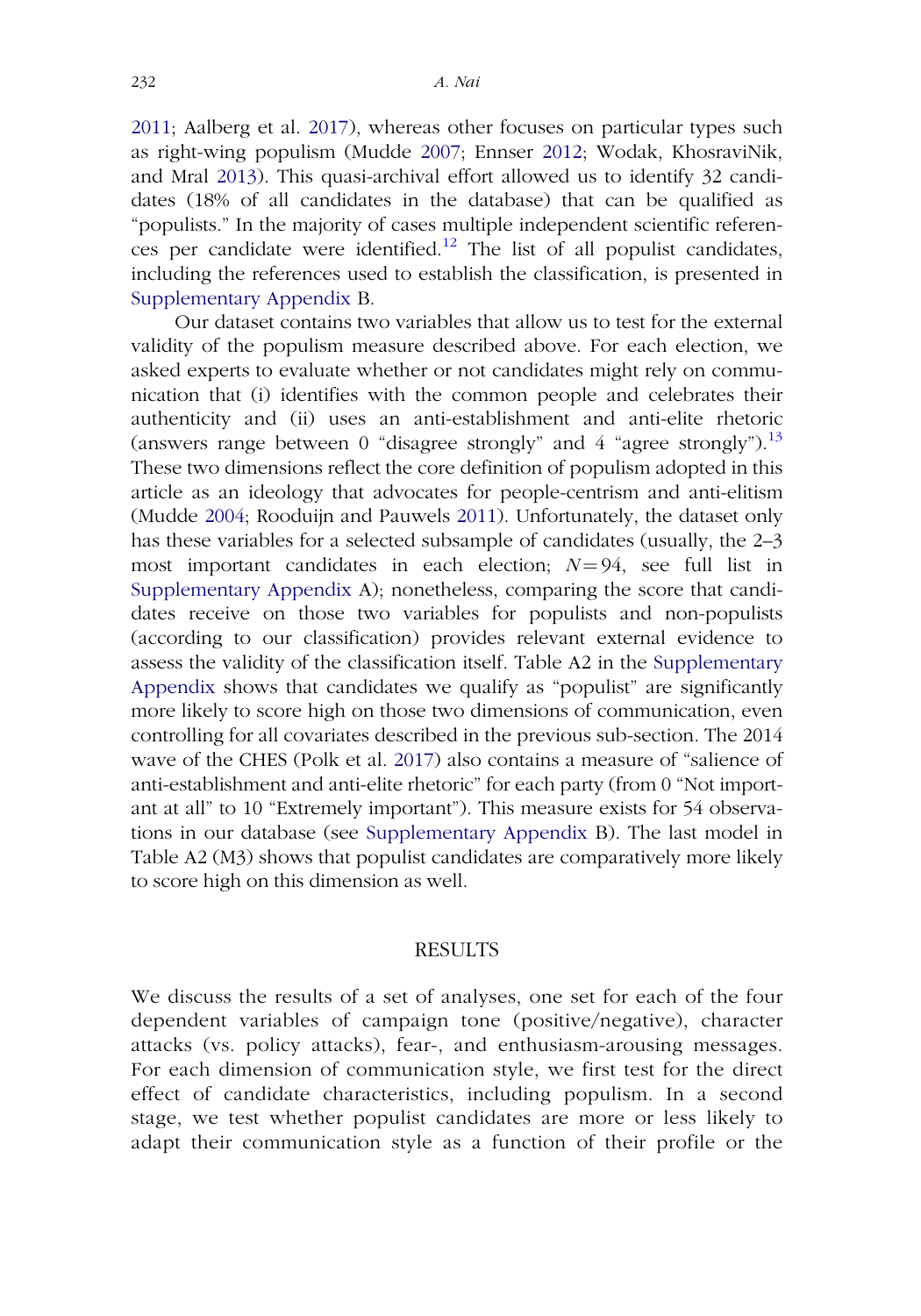<span id="page-15-0"></span>characteristics of the context; we do so by interacting the populism variable with all covariates.

### Populism and Negative Campaigning

Models presented in [Table 2](#page-16-0) confirm some trends discussed in the negative campaigning literature. Incumbents are less likely to go negative (Lau and Pomper [2004](#page-29-0); Walter and Nai [2015\)](#page-32-0), whereas more extreme candidates and candidates on the right-hand end of the ideological spectrum are more likely to attack (Lau and Pomper [2001;](#page-29-0) Elmelund-Praestekaer [2010;](#page-27-0) Walter, van der Brug, and van Praag [2014](#page-32-0)). Two characteristics of the context also seem to matter: campaigns are more positive and attacks are more policy-based during competitive elections (Francia and Herrnson [2007\)](#page-27-0), whereas the opposite is true when media cover elections through a "conflict" frame that puts a special emphasis on conflicts between candidates, personalization, and infotainment – what Moffitt [\(2016](#page-29-0): 77) calls "dramatization, polarisation, and prioritisation of conflict."

More important for our purpose, [Table 2](#page-16-0) confirms that populist candidates are more likely to go negative on their rivals; controlling for both their profile and the characteristics of the context, populist candidates are significantly more likely to adopt a negative campaign than non-populist candidates. This effect is unequivocal, and virtually of the same magnitude as the one for incumbents (although with the opposed direction). The fact that challengers are more likely to run negative campaigns than incumbents is one of the clearest results in the negative campaigning literature (Lau and Pomper [2004](#page-29-0); Walter and Nai [2015](#page-32-0)). Incumbents, based on their past experience while in the office, usually are able to promote themselves, their record and accomplishments – their experience in the office should, in this sense, provide them with material through which to build positive self-promoting campaigns. Challengers usually do not have this option and do not have an office to lose, and are thus more likely to take risks and to run negative campaigns. The incumbency status of candidates further interacts with populism to foster negativity – the only case in which populism interacts with the profile of candidates of characteristics of the context to explain negativity: if among challengers populists are more likely to go negative than non-populists, the difference between the two is especially important for incumbents. Even more, incumbent populists are, comparatively, the category more likely to go negative; the difference between populist and non-populist incumbents is substantial, almost 2.5 points on a 1–7 scale of campaign tone, and shows a "switch" from a positive to a `negative tone (the cutoff being 4 "equally positive and negative campaign"). In a nutshell, incumbents go positive, except when they are populists. To be sure, incumbent populists are sort of an oddity, as populists are usually expected to be succeed in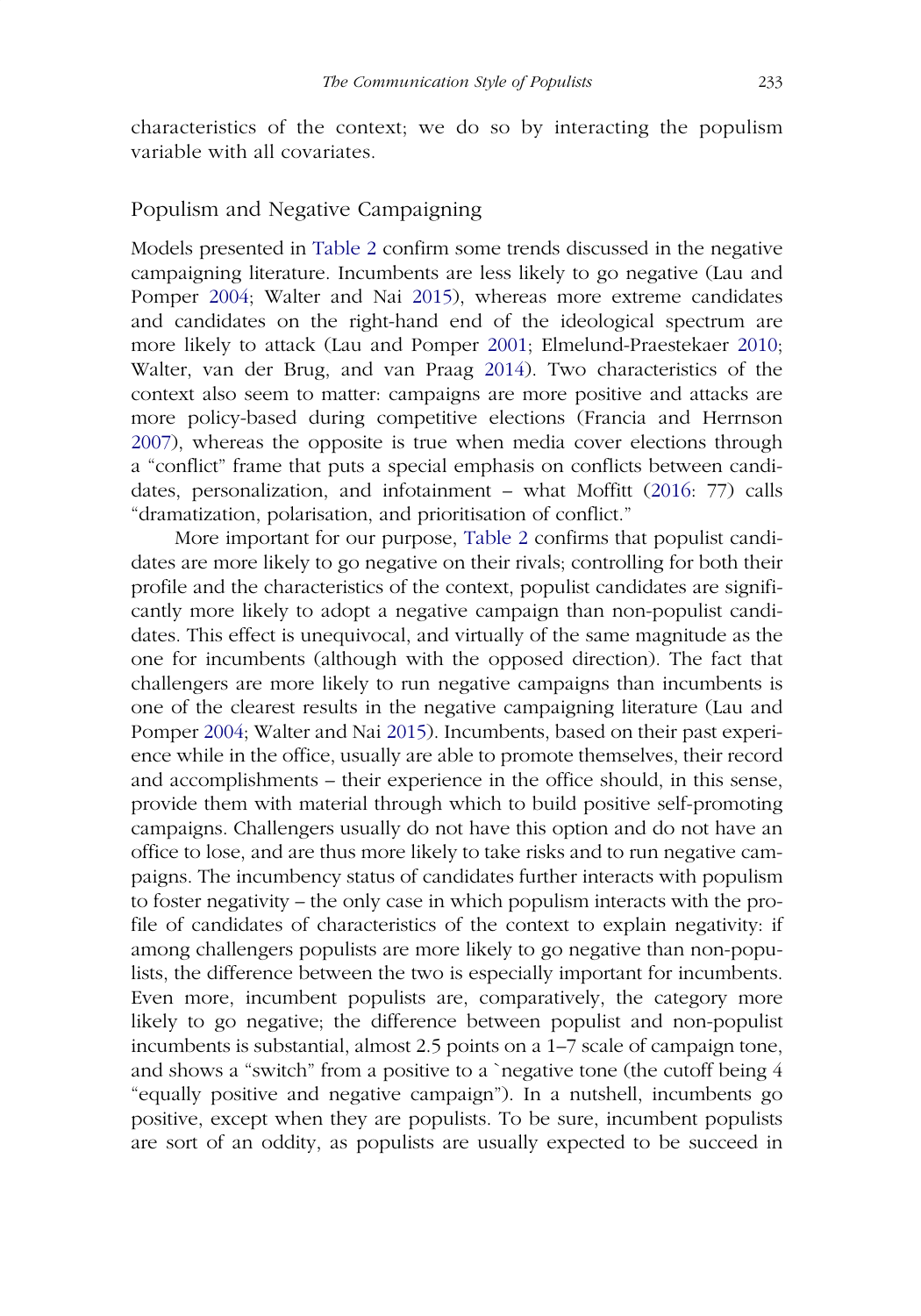<span id="page-16-0"></span>

|                                                                                                                                                                                       |                     |              |                      | Campaign tone <sup>a</sup> |             |                  |                 |                      |                  | Character attacks <sup>b</sup> |             |                  |
|---------------------------------------------------------------------------------------------------------------------------------------------------------------------------------------|---------------------|--------------|----------------------|----------------------------|-------------|------------------|-----------------|----------------------|------------------|--------------------------------|-------------|------------------|
|                                                                                                                                                                                       |                     | ИI           |                      |                            | <u>М2</u>   |                  |                 | M <sup>3</sup>       |                  |                                | M4          |                  |
|                                                                                                                                                                                       | Coef                | ${\rm Si}\,$ | $s$ e                | Coef                       | ${\rm Sig}$ | Se               | Coef            | Sig                  | $s$ e            | Coef                           | ${\rm Sig}$ | $s$ e            |
| Populist candidate                                                                                                                                                                    | 0.91                | $* \ast$     | (0.29)               | 0.15                       |             | (2.06)           | 0.42            | ***                  | (0.11)           | $-0.45$                        |             | (0.79)           |
| Incumbent<br>Success                                                                                                                                                                  | 0.92<br>0.01        | $*_*$        | $(0.32)$<br>$(0.01)$ | $-1.28$<br>0.01            | ***         | (0.37)<br>(0.01) | 0.20<br>0.00    |                      | (0.00)<br>(0.12) | 0.00<br>$-0.31$                | ⋇           | (0.00)<br>(0.14) |
| Extremism                                                                                                                                                                             | 0.58                | ***          | (0.16)               | 0.65                       | $* \ast$    | (0.20)           | 0.12            | ÷                    | (0.06)           | 0.12                           |             | (0.08)           |
| Left-right<br>Female                                                                                                                                                                  | 0.15<br>0.24        | $\ast$       | (0.06)<br>(0.28)     | 0.19<br>0.07               | $\star$     | (0.08)<br>(0.31) | 0.09<br>0.20    | ***<br>$+$           | (0.02)<br>(0.11) | 0.15<br>0.07                   | ₩           | (0.03)<br>(0.12) |
| Electoral system: PR                                                                                                                                                                  | $-0.08$             |              | (0.22)               | $-0.21$                    |             | (0.23)           | 0.08            |                      | (0.12)           | 0.01                           |             | (0.10)           |
| EN candidates                                                                                                                                                                         | $-0.26$<br>$-0.07$  |              | (0.05)               | $-0.05$                    |             | (0.05)<br>(0.14) | $-0.01$         | $\stackrel{*}{\ast}$ | (0.03)           | $-0.01$<br>$-0.21$             | $***$       | (0.02)<br>(0.06) |
| Election competitiveness<br>Conflict media frame                                                                                                                                      | 3.21                | $++$         | (0.14)<br>(1.14)     | 2.88<br>$-0.25$            | $+$ $*$     | (1.12)           | 2.09<br>$-0.22$ | ***                  | (0.60)<br>(0.07) | 1.91                           | ***         | (0.52)           |
| Presidential election                                                                                                                                                                 | $-0.16$             |              | (0.27)               | $-0.21$                    |             | (0.28)           | $-0.03$         |                      | (0.14)           | $-0.05$                        |             | (0.13)           |
| Givil rights<br>OECD                                                                                                                                                                  | $-0.00$<br>$-0.16$  |              | (0.01)<br>(0.31)     | $-0.09$<br>$-0.01$         |             | (0.01)<br>(0.32) | $-0.34$<br>0.01 | $\star$              | (0.01)<br>(0.16) | 0.36<br>0.01                   | $\star$     | (0.01)<br>(0.15) |
| Populist * Incumbent                                                                                                                                                                  |                     |              |                      | 1.98                       | ⋇           | (0.99)           |                 |                      |                  | 0.47                           |             | (0.38)           |
| Populist * Success                                                                                                                                                                    |                     |              |                      | $-0.03$                    |             | (0.02)           |                 |                      |                  | 0.00                           |             | (0.01)           |
| Populist * Extremism<br>Populist * Left-right                                                                                                                                         |                     |              |                      | 0.22<br>$-0.15$            |             | (0.46)<br>(0.15) |                 |                      |                  | 0.09<br>0.01                   |             | (0.18)<br>(0.06) |
| Populist * Female                                                                                                                                                                     |                     |              |                      | 0.46                       |             | (0.86)           |                 |                      |                  | 0.13                           |             | (0.33)           |
| Populist * PR                                                                                                                                                                         |                     |              |                      | 0.47                       |             | (0.60)           |                 |                      |                  | 0.33                           |             | (0.23)           |
| Populist * EN candidates                                                                                                                                                              |                     |              |                      | $-0.22$                    |             | (0.22)           |                 |                      |                  | 0.02                           |             | (0.08)           |
| Populist * Compet                                                                                                                                                                     |                     |              |                      | 0.02                       |             | (0.34)           |                 |                      |                  | $-0.03$                        |             | (0.13)           |
| Conflict frame<br>Populist * Pre elect<br>Populist <sup>*</sup>                                                                                                                       |                     |              |                      | 1.13<br>$-0.17$            |             | (3.41)<br>(0.81) |                 |                      |                  | $1.80\,$<br>$-0.22$            |             | (1.32)<br>(0.31) |
| Populist * Civil rights                                                                                                                                                               |                     |              |                      | 0.03                       |             | (0.04)           |                 |                      |                  | $-0.02$                        |             | (0.02)           |
| Populist * OECD                                                                                                                                                                       |                     |              |                      | $-0.18$                    |             | (0.77)           |                 |                      |                  | 0.31                           |             | (0.30)           |
| Intercept                                                                                                                                                                             | 2.15                | $* \ast$     | (0.82)               | 2.41                       | $* *$       | (0.90)           | 1.22            | $* \ast$             | (0.40)           | 1.41                           | ***         | (0.38)           |
| <b>M</b> candidates)                                                                                                                                                                  | 191                 |              |                      | 191                        |             |                  | 193             |                      |                  | 193                            |             |                  |
| $M_{\rm{e}}$ elections)<br>$R^2$                                                                                                                                                      | 0.31<br>$\sqrt{40}$ |              |                      | 0.34<br>$40\,$             |             |                  | 0.39<br>$40$    |                      |                  | 0.44                           |             |                  |
| Note: All models are random-effect hierarchical linear regressions (HLM) where candidates are nested within elections. Models run only on candidates evaluated                        |                     |              |                      |                            |             |                  |                 |                      |                  |                                |             |                  |
| "Dependent variable is the tone of the candidates campaign (non-parametric-adjusted measure), and varies between 1 "very positive" and 7 "very negative."<br>by five experts or more. |                     |              |                      |                            |             |                  |                 |                      |                  |                                |             |                  |
| "Dependent variable is the type of attacks mostly used by the candidate, and varies between 1 "exclusively policy attacks" and 5 "exclusively character attacks."                     |                     |              |                      |                            |             |                  |                 |                      |                  |                                |             |                  |
| *** $p < 0.001$ , ** $p < 0.01$ , * $p < 0.05$ , $\frac{1}{l}p < 0.1$                                                                                                                 |                     |              |                      |                            |             |                  |                 |                      |                  |                                |             |                  |

234

TABLE 2 Populism and Negative Campaigning

TABLE 2 Populism and Negative Campaigning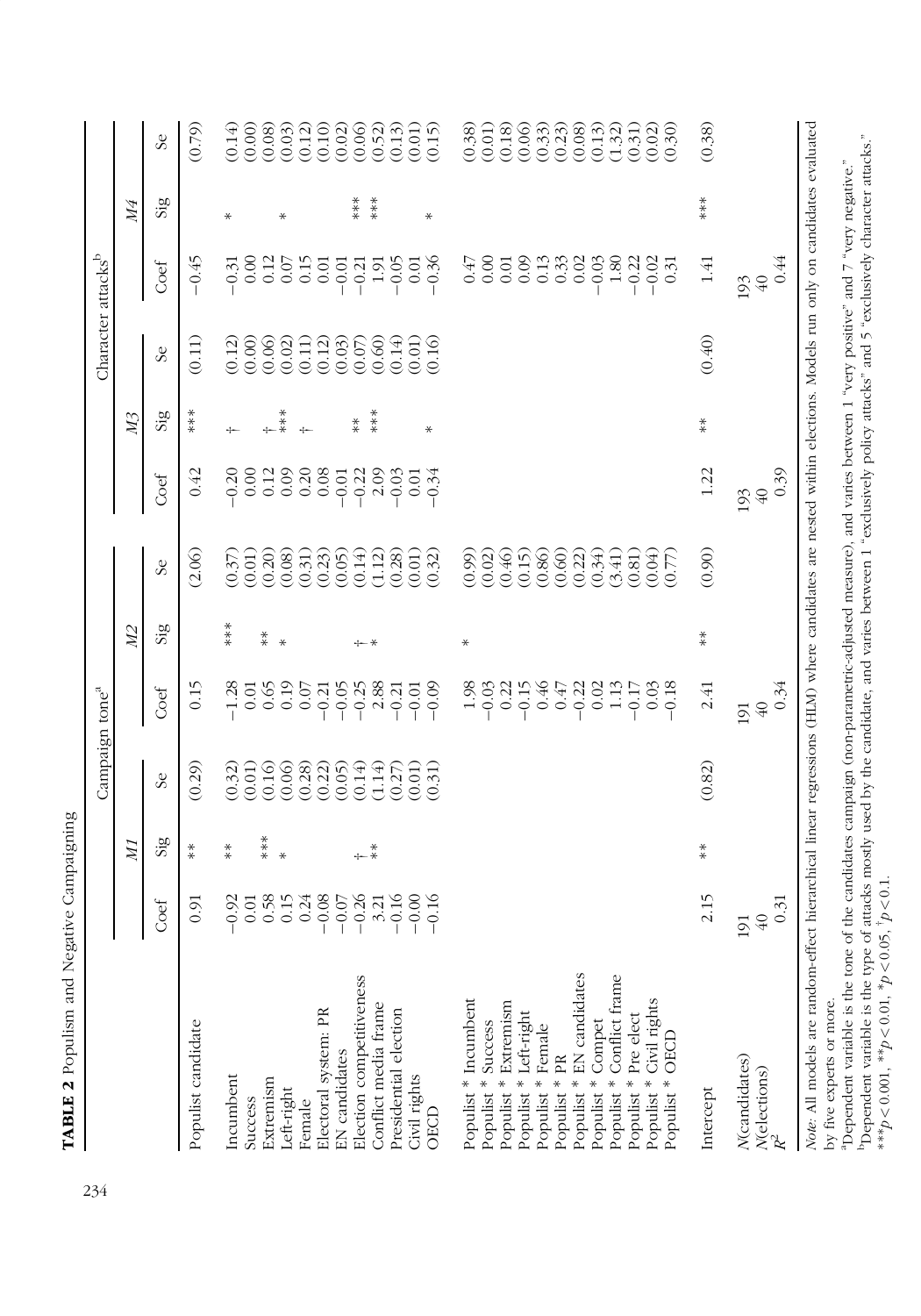<span id="page-17-0"></span>opposition but fail in government (Heinisch [2003](#page-28-0); but see Mudde [2013;](#page-30-0) Albertazzi and McDonnell [2015](#page-25-0)). "Populists in power" face an identity crisis because torn between, on the one side, maintaining their antagonistic and oppositional stance and, on the other hand, moderating their most outrageous claims and play the game with the other institutional and "mainstream" actors; both alternatives seem irreconcilable, and both come with a high risk of alienating part of the electorate (McDonnell and Newell [2011;](#page-29-0) Albertazzi and McDonnell [2015\)](#page-25-0). Regardless of their performance while in office, our results seem to point toward the fact that, when running for re-elections, "populists will be populists;" not even an incumbency status, one of the most powerful drivers of positive campaigns, is able to alter their proclivity for aggressive and offensive rhetoric.

### Populism and Emotional Campaigns

Turning to the use of emotional appeals in electoral campaigns ([Table 3\)](#page-18-0), our results show an interesting contrast between the use of appeals intended to stir fear and appeals intended to stir enthusiasm. Ceteris paribus, incumbents are less likely to rely on fear appeals but more likely to run enthusiasm campaigns, perhaps for the same reasons that set incentives for them to rely on positive messages and avoid excessive attacks against rivals. This confirms the results found in Brader ([2006\)](#page-26-0), who shows that fear appeals are the preferred choice of challengers, and enthusiasm appeals the choice of incumbents; these latter "enjoy the advantage at reelection time of being the default choice [ … and they should thus] reinforce the status quo by appealing to enthusiasm" (2006: 165). Unsurprisingly, candidates ideologically far from the center are more likely to rely on fear-arousing messages and less likely to use enthusiasm-based campaigns, and so are candidates on the right-end side of the political spectrum, partially confirming what discussed in Ridout and Searles ([2011\)](#page-31-0).

Most importantly, [Table 3](#page-18-0) shows that populists tend to run campaigns based on fear-arousing messages. By definition turned toward the promotion of the "people" against evil elites, it is not surprising that populists are keen to rely on messages that fuel anxiety over real or symbolic threats, such as the loss of identity or economic prosperity (Heinisch [2003;](#page-28-0) Mols and Jetten [2016](#page-30-0); Matthes and Schmuck 2017). Populist candidates, furthermore, tend to rely even more heavily on fear-arousing messages under a specific set of circumstances: when the media cover political events through a "conflict frame." Figure 1 substantiates the interaction between populism and conflict media frame through marginal effects. The interplay between media framing and emotional campaigns of populists appears clearly in the figure. Conflict framing provides incentives for all candidates to run fear campaigns, but populist seems to take a particular advantage of this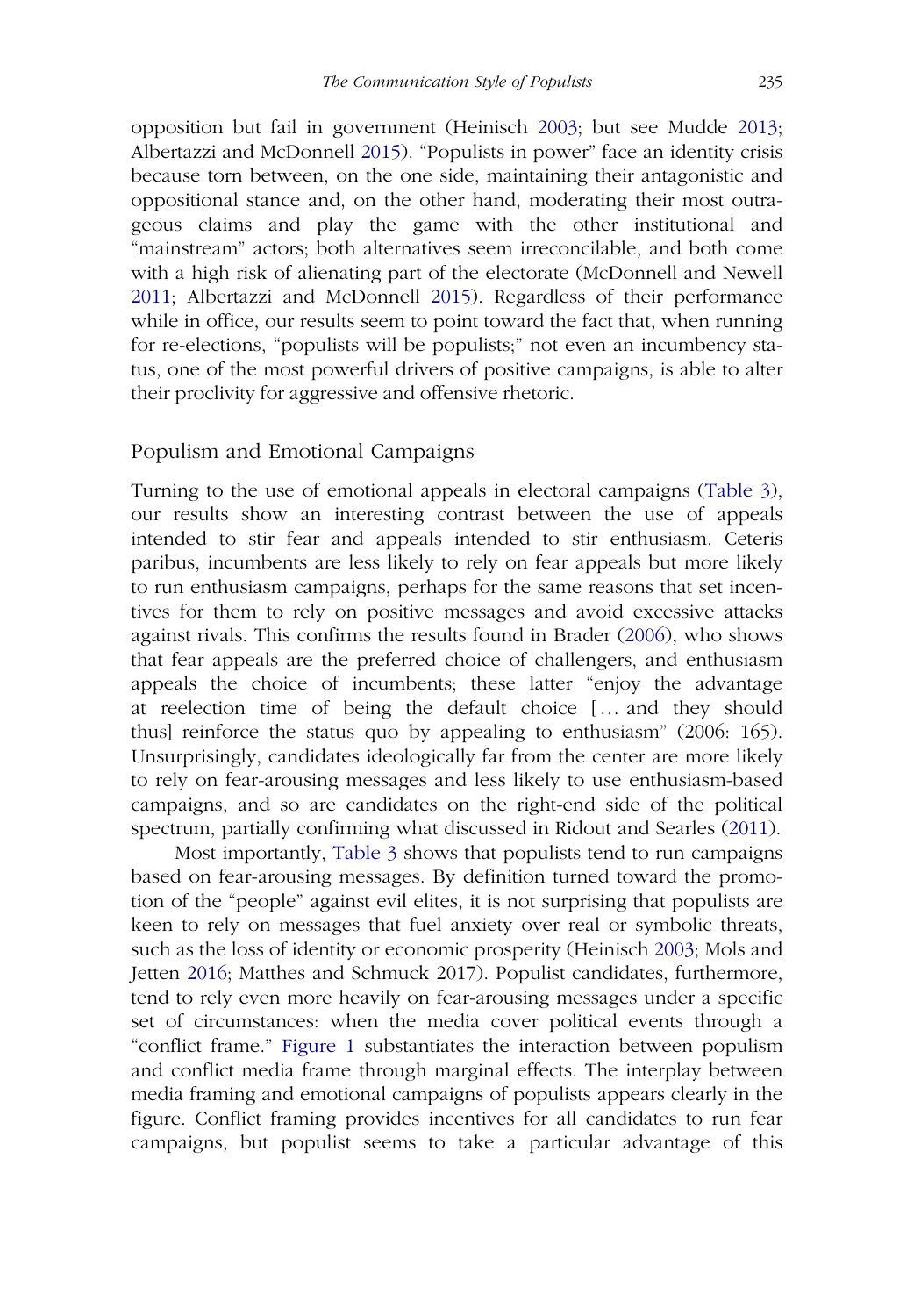<span id="page-18-0"></span>

|                                                                                                                                                                                                                                                                                                                                                                                         |                                                         |                            |                                                                    | Fear-arousing messages <sup>a</sup>                                                                   |                                          |                                                                                                                       |                                                               |                                             |                                                                    | Enthusiasm-arousing messages <sup>b</sup>                                                                            |                         |                                                                                                                        |
|-----------------------------------------------------------------------------------------------------------------------------------------------------------------------------------------------------------------------------------------------------------------------------------------------------------------------------------------------------------------------------------------|---------------------------------------------------------|----------------------------|--------------------------------------------------------------------|-------------------------------------------------------------------------------------------------------|------------------------------------------|-----------------------------------------------------------------------------------------------------------------------|---------------------------------------------------------------|---------------------------------------------|--------------------------------------------------------------------|----------------------------------------------------------------------------------------------------------------------|-------------------------|------------------------------------------------------------------------------------------------------------------------|
|                                                                                                                                                                                                                                                                                                                                                                                         |                                                         | MІ                         |                                                                    |                                                                                                       | M <sup>2</sup>                           |                                                                                                                       |                                                               | M <sub>3</sub>                              |                                                                    |                                                                                                                      | M4                      |                                                                                                                        |
|                                                                                                                                                                                                                                                                                                                                                                                         | Coef                                                    | Sig                        | $s$ e                                                              | Coef                                                                                                  | Si <sub>g</sub>                          | $s$ e                                                                                                                 | Coef                                                          | Sig                                         | $s$ e                                                              | Coef                                                                                                                 | $\mathrm{Si}\mathrm{g}$ | $s$ e                                                                                                                  |
| Populist candidate                                                                                                                                                                                                                                                                                                                                                                      | 0.86                                                    | $*$                        | (0.33)                                                             | $-4.07$                                                                                               | $+$                                      | (2.30)                                                                                                                | $-0.30$                                                       |                                             | (0.25)                                                             | 2.73                                                                                                                 |                         | (1.75)                                                                                                                 |
| Electoral system: PR<br>EN candidates<br>Incumbent<br>Extremism<br>Left-right<br>Success<br>Female                                                                                                                                                                                                                                                                                      | 0.29<br>0.26<br>0.05<br>1.29<br>0.04<br>0.65<br>$-0.07$ | ***<br>***<br>***<br>$***$ | (0.26)<br>(0.06)<br>(0.19)<br>(0.07)<br>(0.32)<br>(0.37)<br>(0.01) | 0.04<br>0.19<br>$-0.19$<br>$-1.46$<br>0.67<br>0.25<br>0.04                                            | $***$<br>***<br>$\stackrel{*}{*}$<br>$*$ | (0.40)<br>(0.01)<br>(0.09)<br>(0.35)<br>(0.31)<br>(0.22)<br>(0.07)                                                    | $-0.16$<br>0.43<br>0.05<br>0.03<br>$-0.63$<br>$-0.27$<br>1.21 | ***<br>***<br>$***$<br>$\stackrel{*}{\ast}$ | (0.24)<br>(0.14)<br>(0.05)<br>(0.33)<br>(0.08)<br>(0.01)<br>(0.27) | $-0.10$<br>0.53<br>0.05<br>$-0.60$<br>0.03<br>$-0.07$<br>1.51                                                        | ***<br>***<br>***       | (0.01)<br>(0.30)<br>(0.17)<br>(0.26)<br>(0.32)<br>(0.07)<br>(0.07)                                                     |
| Election competitiveness<br>Conflict media frame<br>Presidential election<br>Givil rights<br>OECD                                                                                                                                                                                                                                                                                       | $-0.36$<br>$5.58$<br>-0.72<br>$-0.43$<br>0.01           | ***<br>$\ast$<br>$\ast$    | (0.16)<br>(1.35)<br>(0.32)<br>(0.01)<br>(0.37)                     | $-0.68$<br>4.57<br>0.02<br>$-0.64$<br>$-0.41$                                                         | $*$<br>$\ast$<br>$+$                     | (0.19)<br>(0.38)<br>(0.02)<br>(0.44)<br>(1.57)                                                                        | 0.19<br>0.48<br>0.02<br>$-0.33$<br>2.11                       |                                             | (0.20)<br>(0.39)<br>(1.71)<br>(0.02)<br>(0.47)                     | $-1.98$<br>0.66<br>$-0.36$<br>0.24<br>0.03                                                                           | ÷                       | (0.38)<br>(0.20)<br>(1.63)<br>(0.02)<br>(0.45)                                                                         |
| Populist * EN candidates<br>Populist * Conflict frame<br>Populist * Incumbent<br>Populist * Civil rights<br>Populist * Extremism<br>Populist * Left-right<br>Populist * Pre elect<br>Populist * Compet<br>Populist * Success<br>Populist * Female<br>Populist * OECD<br>Populist * PR                                                                                                   |                                                         |                            |                                                                    | 0.18<br>1.18<br>0.39<br>9.20<br>$-0.09$<br>0.15<br>0.22<br>0.27<br>$-0.81$<br>1.22<br>$-0.01$<br>1.01 | ÷<br>⋇<br>$+$                            | (.3.86)<br>(0.90)<br>(0.98)<br>(0.68)<br>(0.25)<br>(0.38)<br>(0.03)<br>(0.51)<br>(0.05)<br>(1.11)<br>(0.17)<br>(0.87) |                                                               |                                             |                                                                    | $-0.38$<br>$-0.09$<br>$-1.06$<br>$-0.48$<br>0.16<br>0.50<br>$-0.55$<br>0.03<br>$-0.04$<br>0.13<br>$-0.37$<br>$-2.01$ | $\star$                 | $(0.74)$<br>(0.29)<br>(2.94)<br>(0.68)<br>(0.04)<br>(0.84)<br>(0.02)<br>(0.38)<br>(0.13)<br>(0.51)<br>(0.19)<br>(0.65) |
| N <sub>candidates</sub> )<br>$\begin{array}{c}\text{and the}\\ \text{Nelectrons)}\\ R^2\end{array}$<br>Intercept                                                                                                                                                                                                                                                                        | 0.39<br>0.11<br>$\mathcal{L}_{\mathbf{P}}$<br>193       |                            | (0.94)                                                             | 0.90<br>0.43<br>$40$<br>193                                                                           |                                          | (1.13)                                                                                                                | 3.86<br>0.42<br>$\sqrt{40}$<br>193                            | ***                                         | (1.10)                                                             | 2.86<br>0.48<br>193                                                                                                  | $* *$                   | (1.10)                                                                                                                 |
| Note: All models are random-effect HLM where candidates are nested within elections. Models run only on candidates evaluated by five experts or more<br>"Dependent variable is the use of fear-arousing messages, and varies between 0 "very little" and 10 "very much."<br>*** $p < 0.001$ , ** $p < 0.01$ , * $p < 0.05$ , $p < 0.1$<br><sup>b</sup> Dependent variable is the use of |                                                         |                            |                                                                    |                                                                                                       |                                          | enthusiasm-arousing messages, and varies between 0 "very little" and 10 "very much."                                  |                                                               |                                             |                                                                    |                                                                                                                      |                         |                                                                                                                        |

TABLE 3 Populism and Emotional Campaigns

TABLE 3 Populism and Emotional Campaigns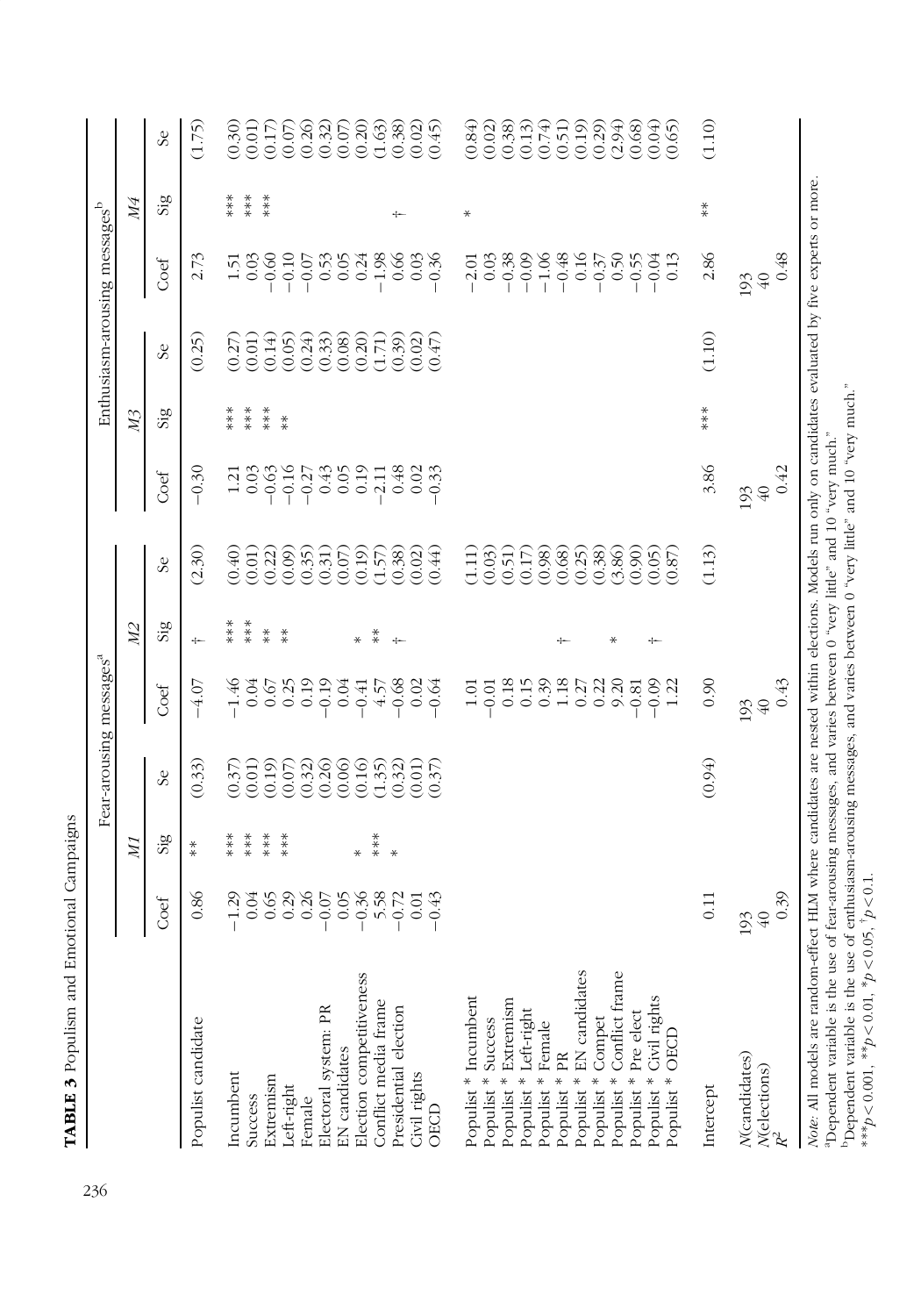



FIGURE 1 Fear-arousing messages, by populism  $*$  media conflict frame (marginal effects). Note: Marginal effects with 95% CIs, based on coefficients in [Table 3](#page-18-0). The use of feararousing messages varies between 0 "very little" and 10 "very much"; media conflict frame varies between 0 "very low" and 10 "very high."

important context feature; high conflict framing and fear campaigning go hand in hand, and when conflict framing is low populist tend even to rely less than non-populists on fear appeals – paraphrasing a popular saying, populists know the mud they roll in.

Populists, however, are not more (or less) likely to rely on enthusiasmarousing campaigns – the difference between populists and non-populists is quite negligible, and far from statistically significant – with one exception: when the incumbency status of candidates is also taken into account. Incumbents are less likely to rely on enthusiasm-infused campaigns (although significantly more likely to do so overall) when they are qualified as populists. This result goes hand in hand with the interactive effect between incumbency status and populist on campaign tone discussed beforehand: there is consistent evidence that incumbents tend to run positive campaigns, as not only they have the incentives (and the material) to do so, but also have too much to lose in adopting risky campaign strategies. When looking at the general effects, our models confirm this trend: incumbents are less likely to go negative on their rivals, less likely to use character attacks (the type of attacks more likely to backfire), less likely to run fear campaigns but more likely to use enthusiasm-inducing messages. Things change however when the populist (or not) nature of candidates is taken into account. In this set of circumstances, populist incumbents alter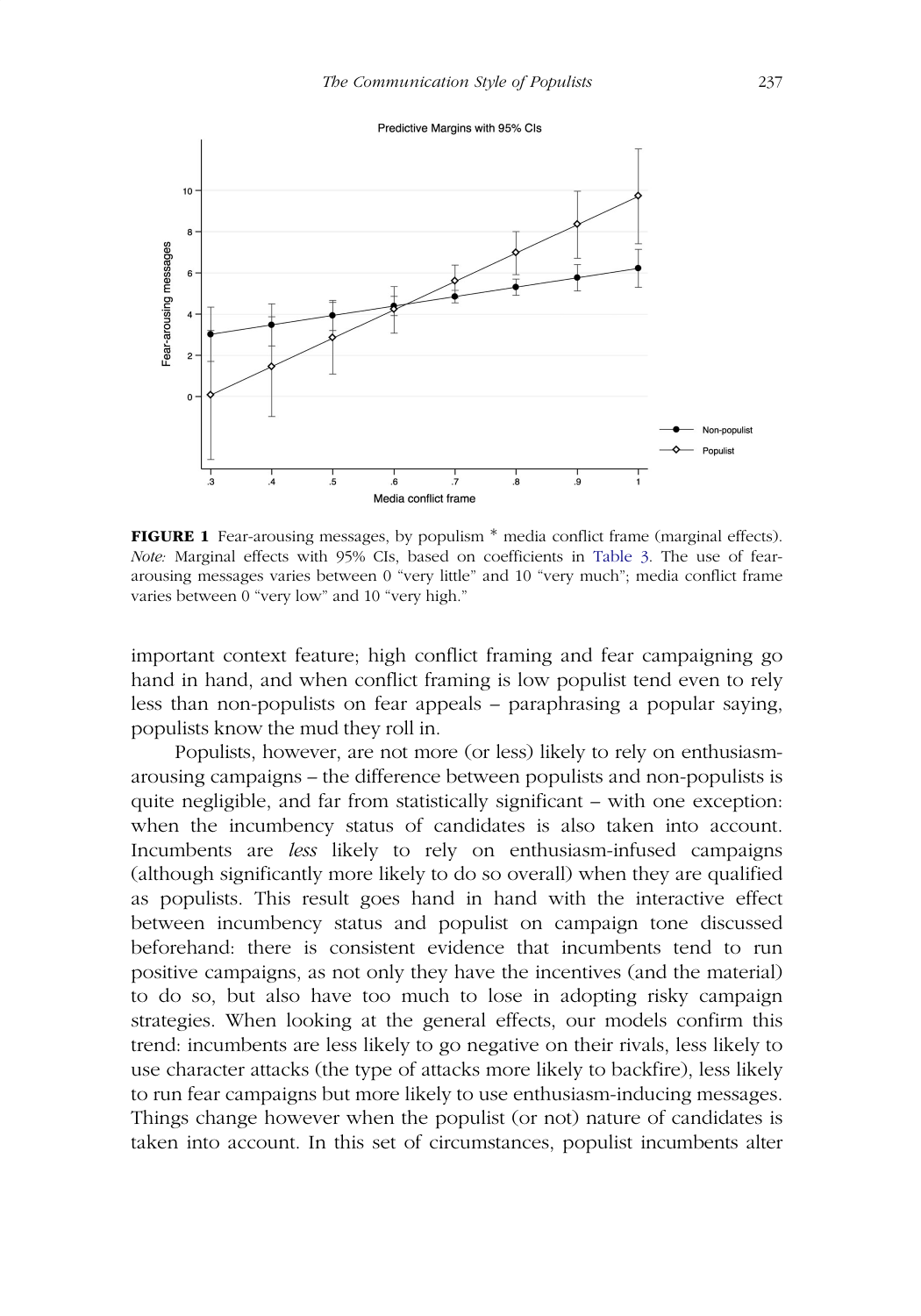|                           |         |      | Communication style <sup>a</sup> |         |                |        |
|---------------------------|---------|------|----------------------------------|---------|----------------|--------|
|                           |         | M1   |                                  |         | M <sub>2</sub> |        |
|                           | Coef    | Sig  | <b>Se</b>                        | Coef    | Sig            | Se     |
| Populist candidate        | 0.95    | ***  | (0.28)                           | $-2.03$ |                | (1.95) |
| Incumbent                 | $-1.15$ | ***  | (0.31)                           | $-1.49$ | ***            | (0.34) |
| Success                   | 0.01    |      | (0.01)                           | 0.01    |                | (0.01) |
| Extremism                 | 0.60    | ***  | (0.16)                           | 0.62    | ***            | (0.19) |
| Left-right                | 0.24    | ***  | (0.06)                           | 0.21    | **             | (0.07) |
| Female                    | 0.37    |      | (0.27)                           | 0.20    |                | (0.29) |
| Electoral system: PR      | $-0.12$ |      | (0.21)                           | $-0.26$ |                | (0.23) |
| EN candidates             | $-0.03$ |      | (0.05)                           | $-0.02$ |                | (0.05) |
| Election competitiveness  | $-0.41$ | $**$ | (0.13)                           | $-0.43$ | $**$           | (0.14) |
| Conflict media frame      | 4.91    | ***  | (1.06)                           | 4.24    | ***            | (1.12) |
| Presidential election     | $-0.43$ | t    | (0.26)                           | $-0.45$ |                | (0.28) |
| Civil rights              | $-0.00$ |      | (0.01)                           | $-0.00$ |                | (0.01) |
| <b>OECD</b>               | $-0.38$ |      | (0.29)                           | $-0.42$ |                | (0.32) |
| Populist * Incumbent      |         |      |                                  | 1.87    | $\ast$         | (0.94) |
| Populist * Success        |         |      |                                  | $-0.02$ |                | (0.02) |
| Populist * Extremism      |         |      |                                  | 0.28    |                | (0.43) |
| Populist * Left-right     |         |      |                                  | 0.08    |                | (0.14) |
| Populist * Female         |         |      |                                  | 0.66    |                | (0.81) |
| Populist * PR             |         |      |                                  | 0.85    |                | (0.57) |
| Populist * EN candidates  |         |      |                                  | $-0.05$ |                | (0.20) |
| Populist * Compet         |         |      |                                  | 0.17    |                | (0.32) |
| Populist * Conflict frame |         |      |                                  | 4.55    |                | (3.22) |
| Populist * Pre elect      |         |      |                                  | $-0.52$ |                | (0.76) |
| Populist * Civil rights   |         |      |                                  | $-0.02$ |                | (0.04) |
| Populist * OECD           |         |      |                                  | 0.52    |                | (0.73) |
| Intercept                 | $-3.12$ | ***  | (0.77)                           | $-2.40$ | $**$           | (0.88) |
| Mcandidates)              | 191     |      |                                  | 191     |                |        |
| N(elections)              | 40      |      |                                  | 40      |                |        |
| $R^2$                     | 0.41    |      |                                  | 0.46    |                |        |

<span id="page-20-0"></span>TABLE 4 Populism and Uplifting-loathing Rhetoric

Note: All models are random-effect HLM where candidates are nested within elections. Models run only on candidates evaluated by five experts or more.

<sup>a</sup>Dependent variable is the candidate rhetoric (underlying dimensions of four communication components), and varies between  $-3.88$  (fully positive, uplifting campaign) to  $3.87$  (fully aggressive, loathing-loaded campaign).

\*\*\* $p < 0.001$ , \*\* $p < 0.01$ , \* $p < 0.05$ ,  $\frac{1}{7}p < 0.1$ .

their behavior and run more negative and less enthusiasm-infused campaigns than their non-populist counterparts (or challengers, for that matters).

# Loathing vs. Uplifting Rhetoric

Given the interconnectedness of the four dimensions of campaigning style, we briefly present results of a model that replicates the analyses discussed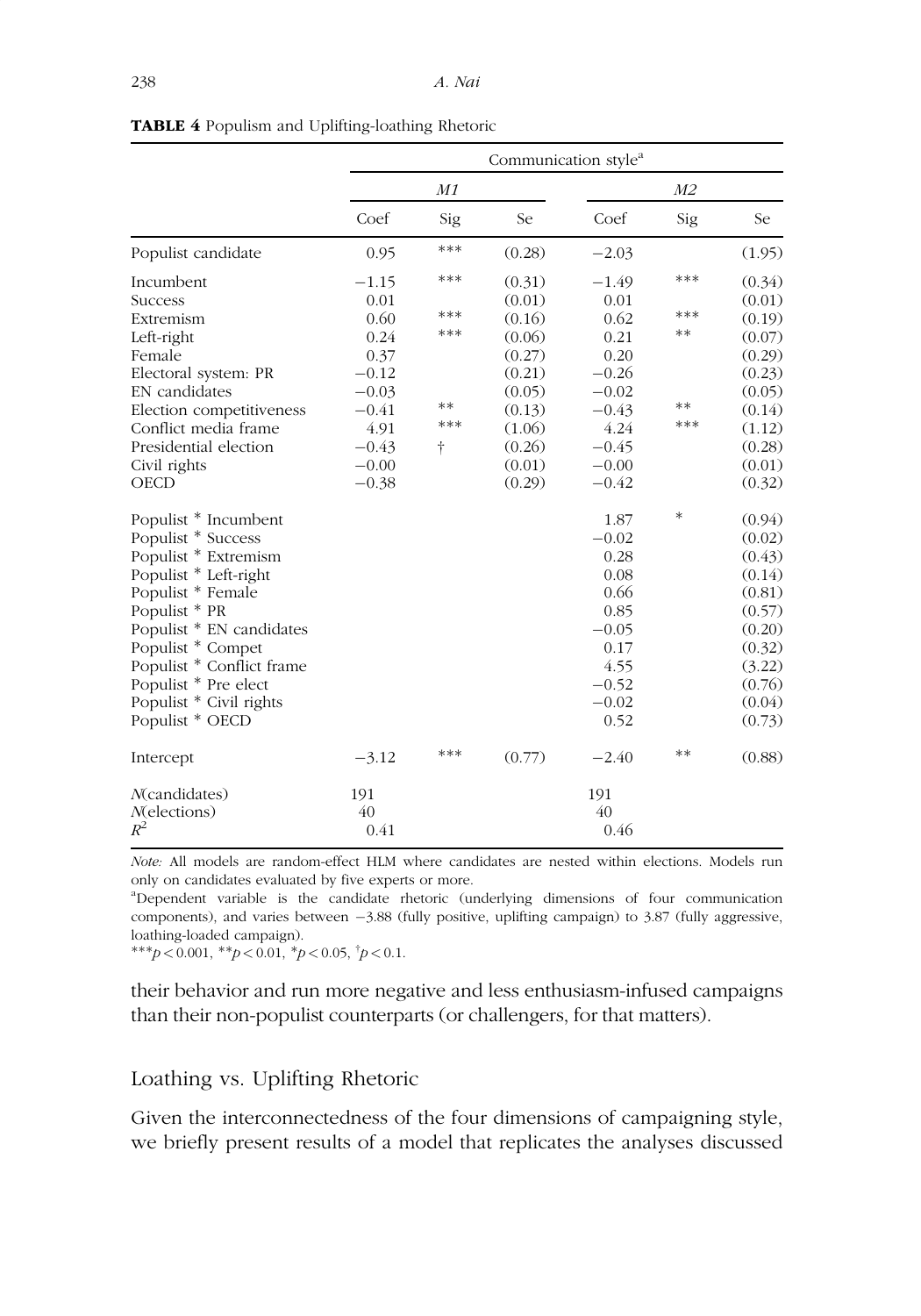above but ran this time on the underlying dimension of "uplifting-loathing" rhetoric. The dependent variable takes positive values for a rhetoric based on negative tone, character attacks, and fear appeals ("loathing") and negative values for a rhetoric based on enthusiasm appeals and positivity ("uplifting campaign"). Results in [Table 4](#page-20-0) confirm the major trend discussed above: ceteris paribus, populists are significantly and substantially more likely to run a campaign based on negativity, character attacks, and fear appeals. The results also highlight again the interesting interaction between populism and incumbency status; incumbents are less likely to run "loathing" campaigns overall, except when they are populists. Regardless of whether they fail or succeed when in government (Heinisch [2003\)](#page-28-0), this result suggests that when acceding power populists do not moderate their rhetoric – quite the opposite in fact. Finally, it is worth mentioning a result that is interesting due to a lack of significance: rightwing and left-wing populists, according to all of our models, do not communicate differently in any significant or meaningful way. Right-wing candidates are more likely to go negative and use fear appeals than left-wing candidates, but this difference ceases to exist once the populist nature of candidates is taken into account. This result supports the idea that, although the intrinsic difference between the different forms of populism should not be ignored or downplayed, all populists might quite well share similar communication strategies (Aalberg and De Vreese 2017).

### Robustness Checks

We ran several sets of robustness tests ([Supplementary Appendix](https://doi.org/10.1080/15377857.2018.1491439) E). Results discussed above are overall robust, and resist when using a more restrictive measure of populism (minimum two independent references identified for each candidate), for alternative measures of campaign tone (unadjusted and parametric-adjusted measures of campaign tone) and for alternative measures of some main covariates (left-right, extremism). Furthermore, results are stable also when controlling for additional covariates (geographical region of the country). Finally, in what is perhaps the most important set of controls, all models yield virtually identical results also when controlled by the profile of experts (election averages on several expert profile variables).

### CONCLUSION AND DISCUSSION

Whether oppositional forces (Heinisch [2003\)](#page-28-0) or participating to the establishment game (Mudde [2013;](#page-30-0) Albertazzi and McDonnell [2015\)](#page-25-0), populists are part of the contemporary political landscape – and central in the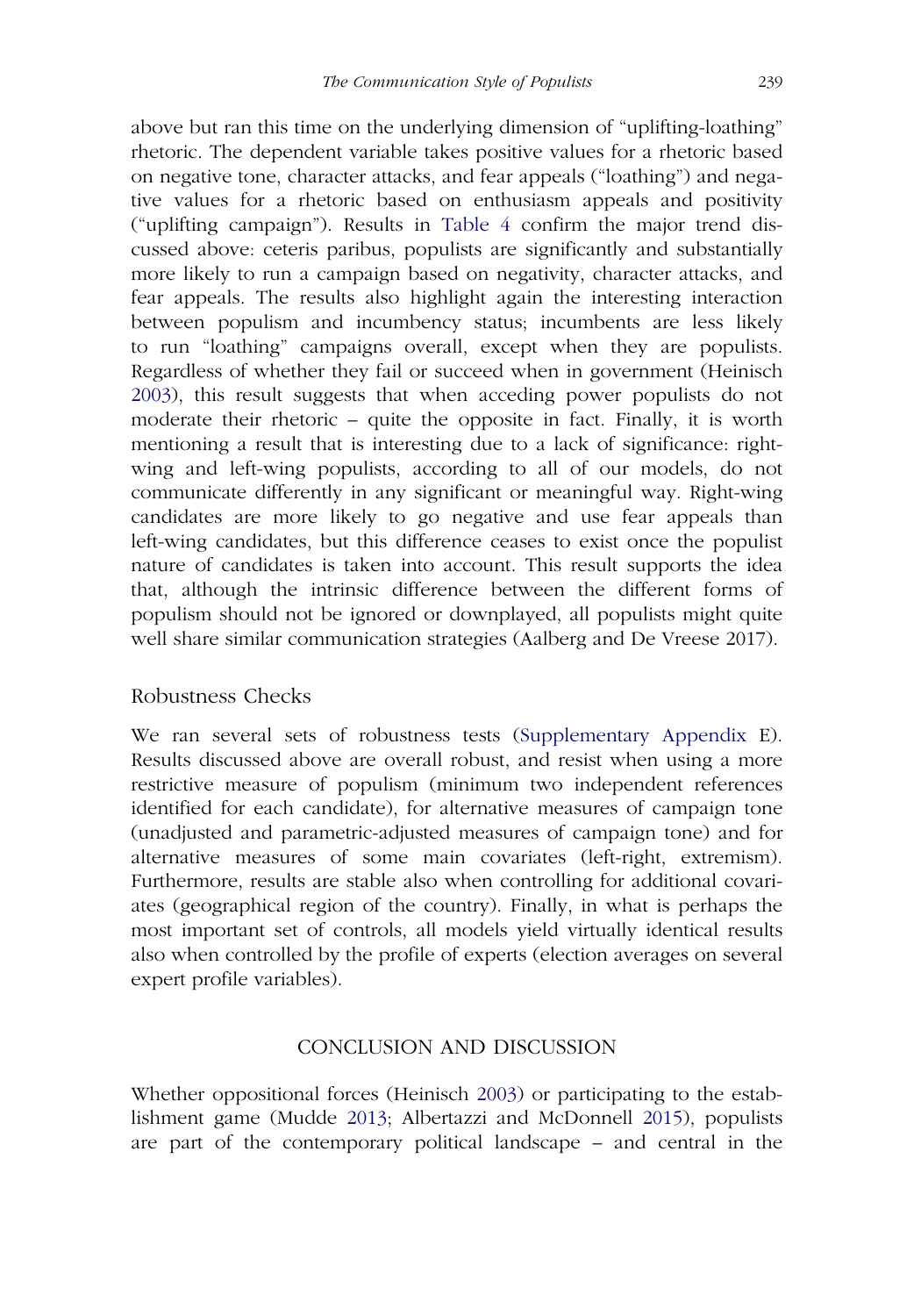<span id="page-22-0"></span>narrative about the crisis of democracy (Norris and Inglehart 2018). Widespread is also the image of populist candidates as unpleasant, agitated, provocateurs, offensive, aggressive, and bad-mannered political animals (Arditi [2007;](#page-26-0) Moffitt [2016](#page-29-0); Oliver and Rahn [2016](#page-30-0)). But does this intuition resist the test of systematic empirical evidence? Only scattered research tested for the communication style of populist candidates, and tried to establish whether or not populists communicate in a different way than non-populist "mainstream" politicians (Stanyer, Salgado, and Strömbäck [2017](#page-31-0)). Even more, virtually no systematic evidence about the communication style and rhetoric of populists exists in a broader and comparative perspective.

To fill this gap, we tested whether populists and non-populists competing in elections worldwide differ in their rhetoric, with a special attention to the tone of their campaign and their use of emotional appeals. We introduced a new expert survey dataset that contains information for 195 candidates having competed in 40 elections over one year. With this new data, and even controlling for several "usual suspects" that have been shown to drive negative and emotional campaigns (incumbency status, ideology, success, and gender or candidates, but also the nature of the electoral system and party competition; Walter and Nai [2015](#page-32-0)), our results highlight that populist communicate through campaigns that are 15% more negative, and contain 11% more character attacks and 8% more fear messages than campaigns of non-populist "mainstream" candidates.<sup>[14](#page-25-0)</sup> Although our dataset contains information for virtually all elections that happened in the timeframe, we should proceed with caution and not assume that those elections are necessarily representative of all electoral contests worldwide. Nonetheless, the breadth and diversity of elections included here suggests that our results are likely to matter even beyond the countries covered in our analyses.

Our results face several limitations. First, because the data we rely upon provide a snapshot of negativity during the whole campaign, we were unable to discuss temporal campaign dynamics, for instance, the fact that negative messages are more likely to be used at the very end of the campaign (Haynes and Rhine [1998](#page-28-0); Damore [2002;](#page-27-0) Freedman and Goldstein [2002](#page-27-0); Ridout and Holland [2010](#page-31-0)). Second, we were unable to assess the differential use of campaign strategies across different channels, as our measure is (voluntarily) broad and not related to a specific medium or channel. Third, we understand that expert evaluations are sometimes met with skepticism; we hope however to have provided enough evidence and discussions able to convince that this alternative approach has considerable merits for large-scale comparative research on negative and emotional campaigning.

Beyond these limitations, our results are a first, important step toward a better understanding of the rhetoric strategies of populists – which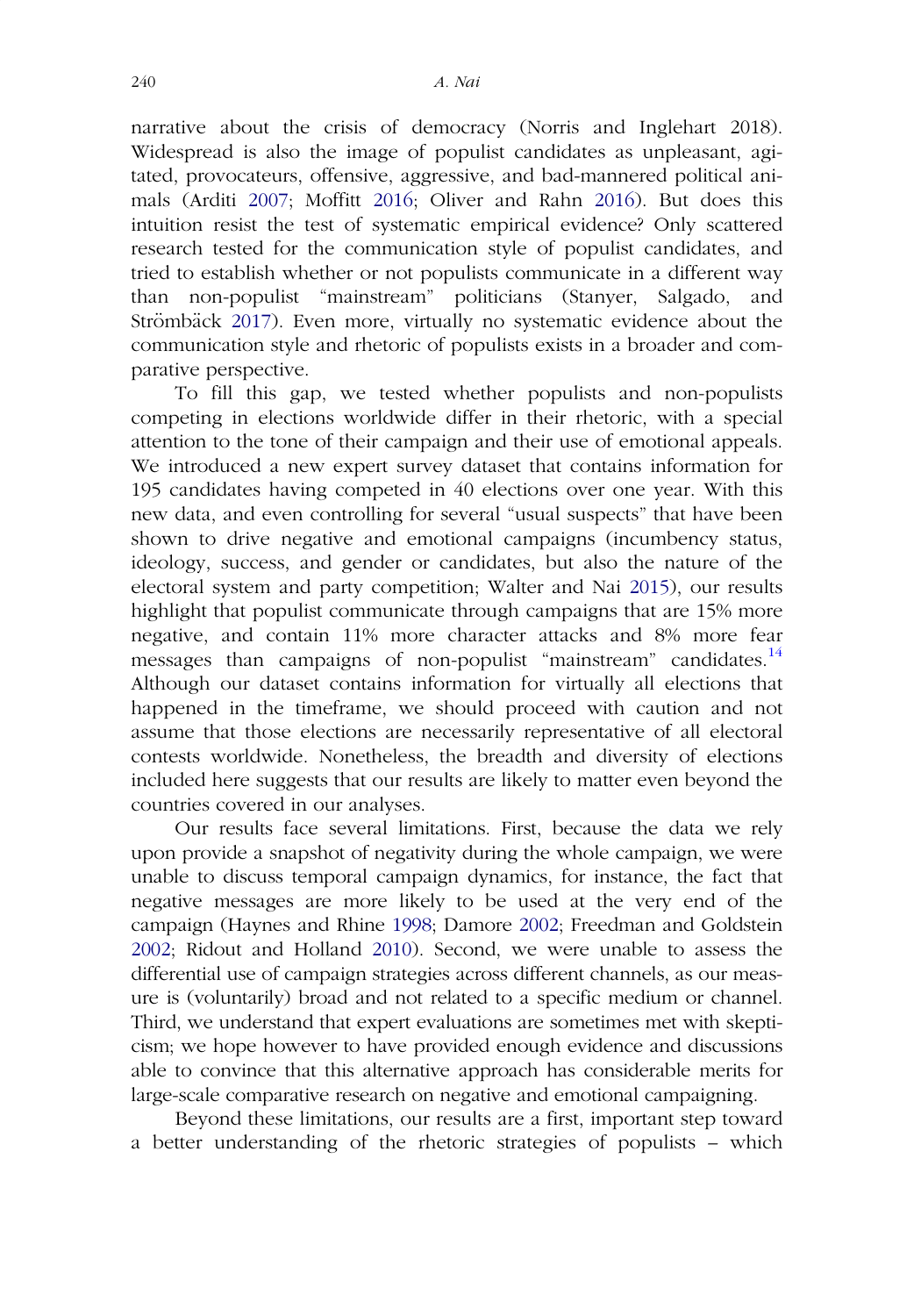<span id="page-23-0"></span>received in the past surprisingly little attention (Stanyer, Salgado, and Strömbäck  $2017$ ) – beyond the rather intuitive image of impolite and bad-mannered communicators that seem so widespread.

More broadly, these results contribute to the idea that the communication and rhetoric styles of candidates competing in elections matter for their "personality" reputation or "public persona," that is, the way candidates present themselves to the world through their deeds and manners (Rubenzer, Faschingbauer, and Ones [2000](#page-31-0); Lilienfeld et al. [2012;](#page-29-0) Watts et al. [2013](#page-32-0); Nai and Maier [2018\)](#page-30-0). Even in parliamentary contests, the place of candidates increasingly takes center stage. Candidates' orientations and record now seem to prime over issue orientations and even partisanship, as politics gets increasingly "personalized" (Swanson and Mancini [1996;](#page-31-0) Van Zoonen and Holtz-Bacha [2000](#page-31-0)). Candidates' characteristics beyond their political profile strongly participate to define their image (Anderson and Brettschneider [2003\)](#page-25-0), and increasing evidence suggests that personality goes a long way (Bittner [2011;](#page-26-0) Costa Lobo [2018](#page-27-0)).

Our results are, furthermore, particularly relevant for *comparative* research on populism and populist communication, and directly speak to the existing literature on the causes of negative and emotional campaigns (Skaperdas and Grofman [1995;](#page-31-0) Lau and Pomper [2004](#page-29-0); Brader [2006](#page-26-0); Ridout and Searles [2011\)](#page-31-0), confirming in a large-scale comparative setting some well-known trends (e.g., the fact that incumbents are more likely to go positive or that candidates far from the ideological center tend to go negative). Our results also suggest that another important variable has to be taken into account: the populist nature of competing candidates. Not only it matters for the use of negative and emotional campaigns, but also the populist nature of candidates has even the power to alter the importance of other main traits of the candidates' profile: for instance, our results show that incumbents go positive and tend to use uplifting messages, except when they are populists.

Finally, results discussed results can inform us about the electoral success of populists, and beyond. Under specific conditions, negative messages have the power to reduce support for the target; reverse effects have also been shown (especially for character attacks, Carraro and Castelli [2010\)](#page-26-0), but the potential of reshuffling the cards on the table and alter electoral outcomes is very real for negative campaign, either in favor of the attacker or the target (Lau, Sigelman, and Rovner [2007](#page-29-0); Fridkin and Kenney [2012\)](#page-27-0). Beyond electoral outcomes, negative and fear-fuelled campaigns have also been seen as detrimental forces in modern democracies, fostering depressed turnout, cynicism, apathy, and a gloomier public mood (Ansolabehere and Iyengar [1995;](#page-26-0) Thorson et al. [2000](#page-31-0); Yoon, Pinkleton, and Ko [2005;](#page-32-0) Nai and Seeberg [2018\)](#page-30-0). Other scholars point to opposite effects, and show that negativity can act as a cue to pay attention and get involved in the political game; this has the potential to foster interest and,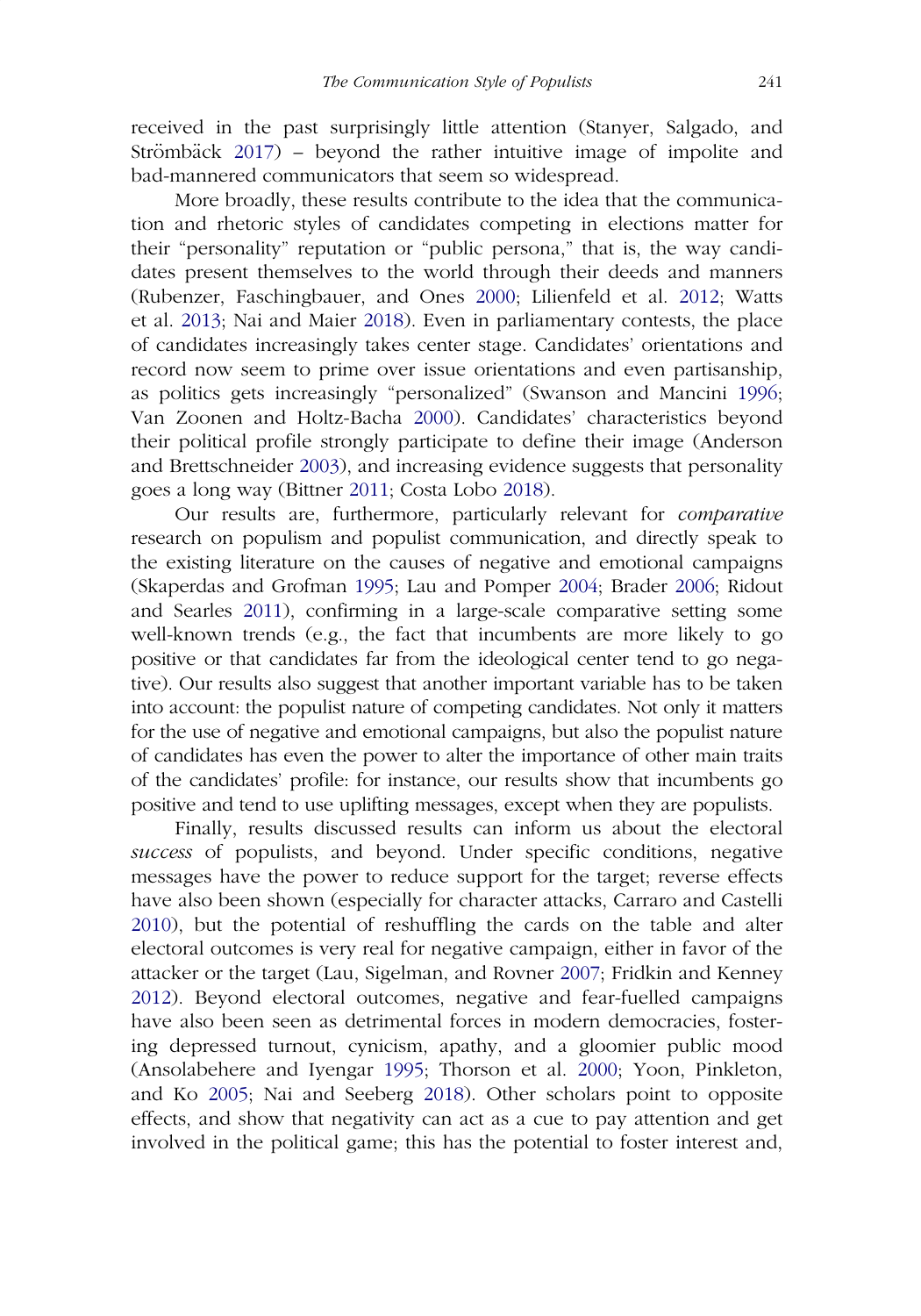<span id="page-24-0"></span>ultimately, increases turnout and mobilization (Martin [2004;](#page-29-0) Geer [2006\)](#page-28-0). Whether in a beneficial or detrimental way, negativity is likely to play a role in modern democracies, and so do emotional campaigns (Jerit 2004; Brader [2006](#page-26-0); Ridout and Searles [2011](#page-31-0)). With this in mind knowing whether, and under which conditions, populists are more likely to rely on those rhetorical tools seems an important step toward a more complete understanding of populism and its much-feared grip on modern democracies.

#### ACKNOWLEDGEMENTS

I am grateful to the anonymous reviewers and the journal editors for their constructive feedback and suggestions. A generous financial support from the Swiss National Science Foundation (Grant P300P1\_161163) made data collection possible. I would also like to acknowledge the support provided by the Electoral Integrity Project (Harvard and University of Sydney) where an early version of this article was drafted; many thanks to the colleagues at the EIP, and in particular to Pippa Norris, for their inputs. An early version of this article was presented during the symposium "Populism: what?s next for democracy?", organized by the Institute for Governance and Policy Analysis, University of Canberra, in April 2017. Several ideas in the article were informed by the discussions held during the symposium. Despite the guidance received and my best efforts, the article might still contain mistakes that are my responsibility alone.

#### NOTES

1. [https://www.alessandro-nai.com/negative-campaigning-comparative-data.](https://www.alessandro-nai.com/negative-campaigning-comparative-data)

2. We define an "expert" as a scholar with expertise in electoral politics, political communication (including political journalism), and/or electoral behavior, or related disciplines, for the country where the election was held. "Expertise" is established by the presence of one of the following criteria: (1) existing relevant academic publications (including conference papers); (2) holding a chair in those disciplines in a department within the country; (3) membership of a relevant research group, professional network, or organized section of such a group; (4) explicit self-assessed expertise in professional webpage (e.g., bio in university webpage).

3. [Supplementary Appendix](https://doi.org/10.1080/15377857.2018.1491439) C reports a series of analyses that assess the extent of potential biases due to the expert profile.

4. The models estimated the adjusted measure of campaign negativity simultaneously via the values assigned to all vignettes and five set parameters: the unique election identifier to control the fact that experts are clustered within different elections, and four at the expert level: gender, domestic/international, self-reported familiarity with the election, and left-right positioning. The adjusted variable is a continuous measure of campaign negativity that ranges between 1 "very positive" and 7 "very negative."

5. For fear, e.g., "More children are victim of crime than ever before," "The average temperature of the planed is increasing rapidly, we have to stop climate change before it's too late." For enthusiasm, e.g., "Children are better protected from crime than ever before," "The future looks bright for a generation of young people."

6. The loading scores for the four original variables on the underlying dimension are as follows: tone  $= 0.55$ , character attacks  $= 0.51$ , fear  $= 0.54$ , enthusiasm  $= -0.39$ . The original PCA-extracted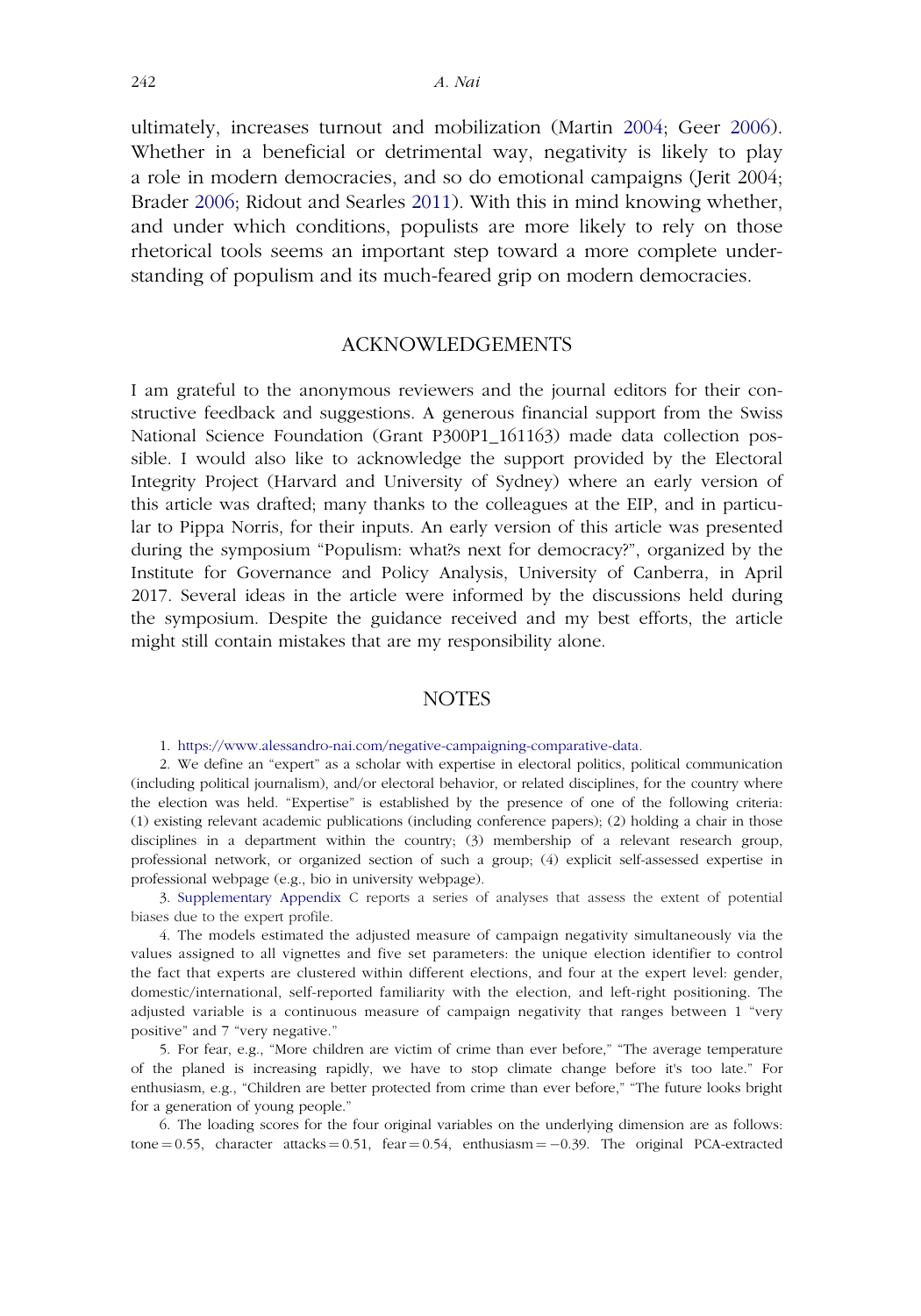<span id="page-25-0"></span>variable ranges from  $-3.88$  (fully positive, uplifting campaign) to 3.87 (fully aggressive, loathingloaded campaign). Full PCA results available upon request.

7. Information and dataset (1999–2014) available at: <http://chesdata.eu>

8. Information and dataset (2006) available at: [http://www.tcd.ie/Political\\_Science/ppmd/](http://www.tcd.ie/Political_Science/ppmd/)

9. Information and dataset (2016) available at: <https://manifestoproject.wzb.eu>

10. The Manifesto Party Dataset (MPD) measure itself correlates more weakly with the other two measures (CHES and B&L), which are strongly correlated with each other.

11. Furthermore, the scale is extremely correlated  $(R = 0.999***)$  with the first and only underlying dimension extracted through PCA (Eigenvalue  $=$  2.14; 71% of explained variance), which confirms the unidimensionality of the scale.

12. We discuss below a series of robustness tests based on a more restrictive classification that excludes candidates for which only one scientific reference was found; the direct effects of populism are consistent with those obtained when using the original classification (and, in some case, stronger); indirect effects (and especially the interaction with incumbency status) are weaker, perhaps due to the lower number of populists overall when using this most restrictive measure  $(N = 23)$ .

13. The wording of those two items is similar to the one suggested by Wiesehomeier (2016).

14. Marginal effects from coefficients in Tables 2 and 3.

#### FUNDING

The author acknowledges the support of the Swiss National Science Foundation (Grant ref. P300P1\_161163).

#### ORCID

Alessandro Nai D http://orcid.org/0000-0001-7303-2693

#### **REFERENCES**

- Aalberg, T., and C. H. De Vreese. 2017. "Introduction. Comprehending Populist Political Communication." In Populist Political Communication in Europe, edited by T. Aalberg, F. Esser, C. Reinemann, J. Strömbäck, and C. H. de Vreese, 3–11. New York, NY: Routledge.
- Aalberg, T., F. Esser, C. Reinemann, J. Strömbäck, and C. H. de Vreese. [2017.](#page-3-0) Populist Political Communication in Europe. New York, NY: Routledge.
- Abts, K., and S. Rummens. [2007](#page-4-0). "Populism versus Democracy." Political Studies 55 (2):405–24.
- Albaek, E., A. Van Dalen, N. Jebril, and C. H. de Vreese. [2014](#page-12-0). Political Journalism in Comparative Perspective. New York, NY: Cambridge University Press.
- Albertazzi, D., and D. McDonnell. [2015.](#page-17-0) Populists in Power. New York, NY: Routledge.
- Albertazzi, D., and D. McDonnell. (Eds.). [2008.](#page-13-0) Twenty-First Century Populism. The Spectre of Western European Democracy. Houndmills: Palgrave.
- Anderson, C. J., and F. Brettschneider. [2003](#page-23-0). "The Likable Winner Versus the Competent Loser: Candidate Images and the German Election of 2002." German Politics and Society 21 (1):95–118.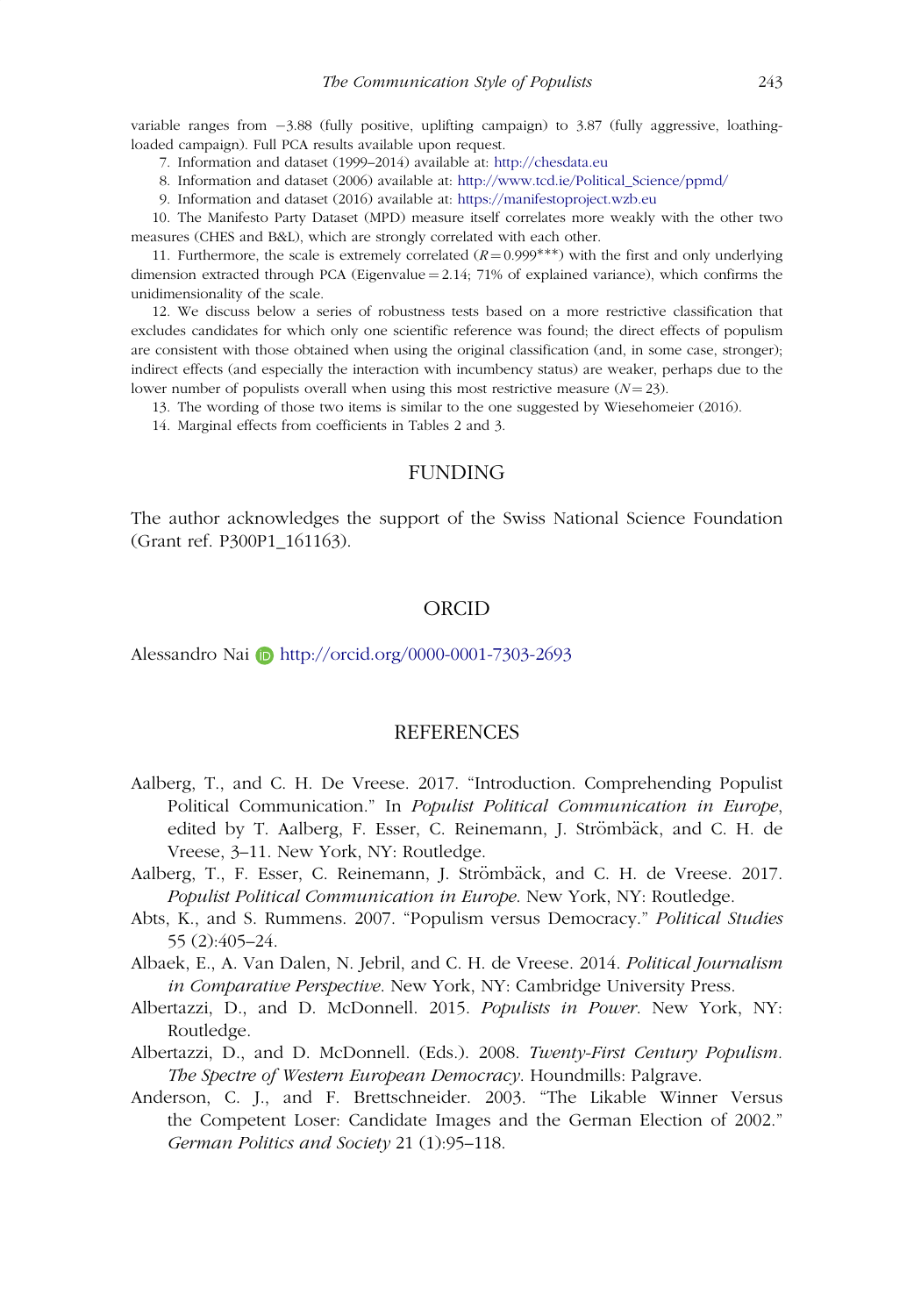- <span id="page-26-0"></span>Ansolabehere, S., and S. Iyengar. [1995](#page-23-0). Going Negative: How Attack Ads Shrink and Polarize The Electorate, New York: Free Press.
- Arditi, B. [2007](#page-2-0). Politics on the Edges of Liberalism: Difference, Populism, Revolution, Agitation. Edinburgh: Edinburgh University Press.
- Bakker, B. N., M. Rooduijn, and G. Schumacher. [2016](#page-4-0). "The Psychological Roots of Populist Voting: Evidence from the United States, the Netherlands and Germany." European Journal of Political Research 55 (2):302–20.
- Bakker, R., E. Edwards, S. Jolly, J. Polk, J. Rovny, and M. Steenbergen. [2014.](#page-10-0) "Anchoring the Experts: Using Vignettes to Compare Party Ideology across Countries." Research & Politics 1 (3):1-8.
- Benoit, K., and M. Laver. [2007](#page-11-0). "Estimating Party Policy Positions: Comparing Expert Surveys and Hand-Coded Content Analysis." Electoral Studies 26(1): 90–107.
- Benoit, W. L., and M. J. Glantz. [2017](#page-8-0). Persuasive Attacks on Donald Trump in the 2016 Presidential Primary. Lanham: Lexington Books.
- Bettencourt, B., K. Charlton, N. Dorr, and D. L. Hume. [2001](#page-8-0). "Status Differences and in-Group Bias: A Meta-Analytic Examination of the Effects of Status Stability, Status Legitimacy, and Group Permeability." Psychological Bulletin 127 (4):520–42.
- Bittner, A. [2011](#page-23-0). Platform or Personality? The Role of Party Leaders in Elections. Oxford: Oxford University Press.
- Bos, L., and K. Brants. [2014](#page-3-0). "Populist Rhetoric in Politics and Media: A Longitudinal Study of the Netherlands." European Journal of Communication 29 (6):703–19.
- Brader, T. [2006](#page-6-0). Campaigning for Hearts and Minds: How Emotional Appeals in Political Ads Work. Chicago, IL: University of Chicago Press.
- Brader, T., N. A. Valentino, and E. Suhay. [2008](#page-8-0). "What Triggers Public Opposition to Immigration? Anxiety, Group Cues, and Immigration Threat." American Journal of Political Science 52 (4):959–78.
- Brooks, D. J., and J. G. Geer. [2007](#page-6-0). "Beyond Negativity: The Effects of Incivility on the Electorate." American Journal of Political Science 51 (1):1–16.
- Brown, A. R. [2011.](#page-12-0) "Wikipedia as a Data Source for Political Scientists: Accuracy and Completeness of Coverage." PS: Political Science & Politics 44 (2):339–43.
- Budesheim, T. L., D. A. Houston, and S. J. DePaola. [1996](#page-6-0). "Persuasiveness of in-Group and out-Group Political Messages: The Case of Negative Political Campaigning." Journal of Personality and Social Psychology 70 (3):523.
- Carraro, L., and L. Castelli. [2010](#page-6-0). "The Implicit and Explicit Effects of Negative Political Campaigns: Is the Source Really Blamed?" Political Psychology 31 (4): 617–45.
- Carraro, L., B. Gawronski, and L. Castelli. [2010](#page-6-0). "Losing on All Fronts: The Effects of Negative versus Positive Person-Based Campaigns on Implicit and Explicit Evaluations of Political Candidates." British Journal of Social Psychology 49 (3): 453–70.
- Chevigny, P. [2003](#page-8-0). "The Populism of Fear: Politics of Crime in the Americas." Punishment & Society  $5(1)$ :77-96.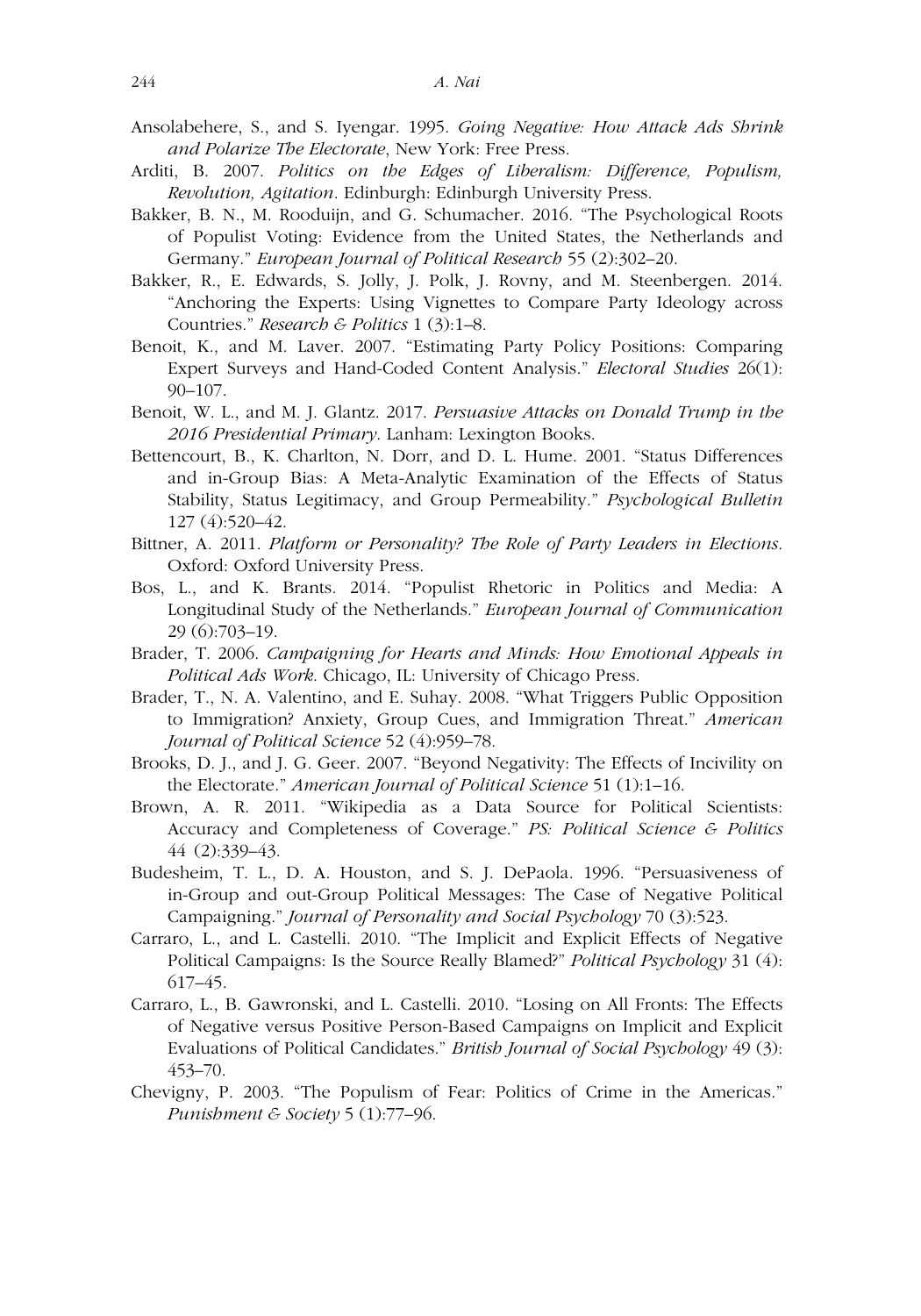- <span id="page-27-0"></span>Costa Lobo, M. [2018.](#page-23-0) "Personality Goes a Long Way." Government and Opposition 53 (1):159–79.
- Cranmer, M. [2015](#page-8-0). "The Effects of Populist Emotive Appeals within Direct-Democratic Campaigning." Journal of Political Marketing 14 (3):284–309.
- Crigler, A., M. Just, and T. Belt. [2006](#page-6-0). "The Three Faces of Negative Campaigning: The Democratic Implications of Attack Ads, Cynical News, and Fear-Arousing Messages." In Feeling Politics. Emotion in Political Information Processing, edited by D. P. Redlawsk, 135–63. New York, NY: Palgrave.
- Curini, L. [2011.](#page-9-0) "Negative Campaigning in No-Cabinet Alternation Systems: Ideological Closeness and Blames of Corruption in Italy and Japan Using Party Manifesto Data." Japanese Journal of Political Science 12 (3):399–420.
- Cuzán, A. G. [2015.](#page-12-0) "Five Laws of Politics." PS: Political Science & Politics 48 (3): 415–9.
- Damore, D. F. [2002.](#page-22-0) "Candidate Strategy and the Decision to Go Negative." Political Research Quarterly 55 (3):669–85.
- Džankić, J., and S. Keil. [2017](#page-13-0). "State-Sponsored Populism and the Rise of Populist Governance: The Case of Montenegro." Journal of Balkan and Near Eastern Studies 19 (4):403–16.
- Eiermann, M. [2016.](#page-2-0) "How Donald Trump Fits into the History of American Populism." New Perspectives Quarterly 33 (2):29–34.
- Elmelund-Praestekaer, C. [2010](#page-9-0). "Beyond American Negativity: Toward a General Understanding of the Determinants of Negative Campaigning." European Political Science Review 2 (1):137–56.
- Ennser, L. [2012](#page-14-0). "The Homogeneity of West European Party Families: The Radical Right in Comparative Perspective." Party Politics 18 (2):151–71.
- Esser, F., S. Engesser, J. Matthes, and R. Berganza. [2017](#page-12-0). "Negativity." In Comparing Political Journalism, edited by C. De Vreese, F. Esser, and D. N. Hopmann, 71–91. New York, NY: Routledge.
- Francia, P. L., and P. S. Herrnson. [2007.](#page-15-0) "Keeping It Professional: The Influence of Political Consultants on Candidate Attitudes toward Negative Campaigning." Politics & Policy 35 (2):246–72.
- Freedman, P., and K. Goldstein. [2002.](#page-22-0) "Lessons Learned Campaign Advertising in the 2000 Elections." Political Communication 19 (1):5–28.
- Fridkin, K. L., and P. J. Kenney. [2011](#page-6-0). "Variability in Citizens' Reactions to Different Types of Negative Campaigns." American Journal of Political Science 55 (2):307–25.
- Fridkin, K. L., and P. J. Kenney. [2012.](#page-23-0) "The Impact of Negative Campaigning on Citizens' Actions and Attitudes." In The SAGE Handbook of Political Communication, edited by H. A. Semetko and M. Scammell, 173–85. Los Angeles, CA: Sage.
- Fridkin, K. L., P. J. Kenney, and G. S. Woodall. [2009](#page-6-0). "Bad for Men, Better for Women: The Impact of Stereotypes during Negative Campaigns." Political Behavior 31 (1):53–77.
- Fridkin, K. L., and P. J. Kenney. [2004](#page-6-0). "Do Negative Messages Work? The Impact of Negativity on Citizens' Evaluations of Candidates." American Politics Research 32 (5):570–605.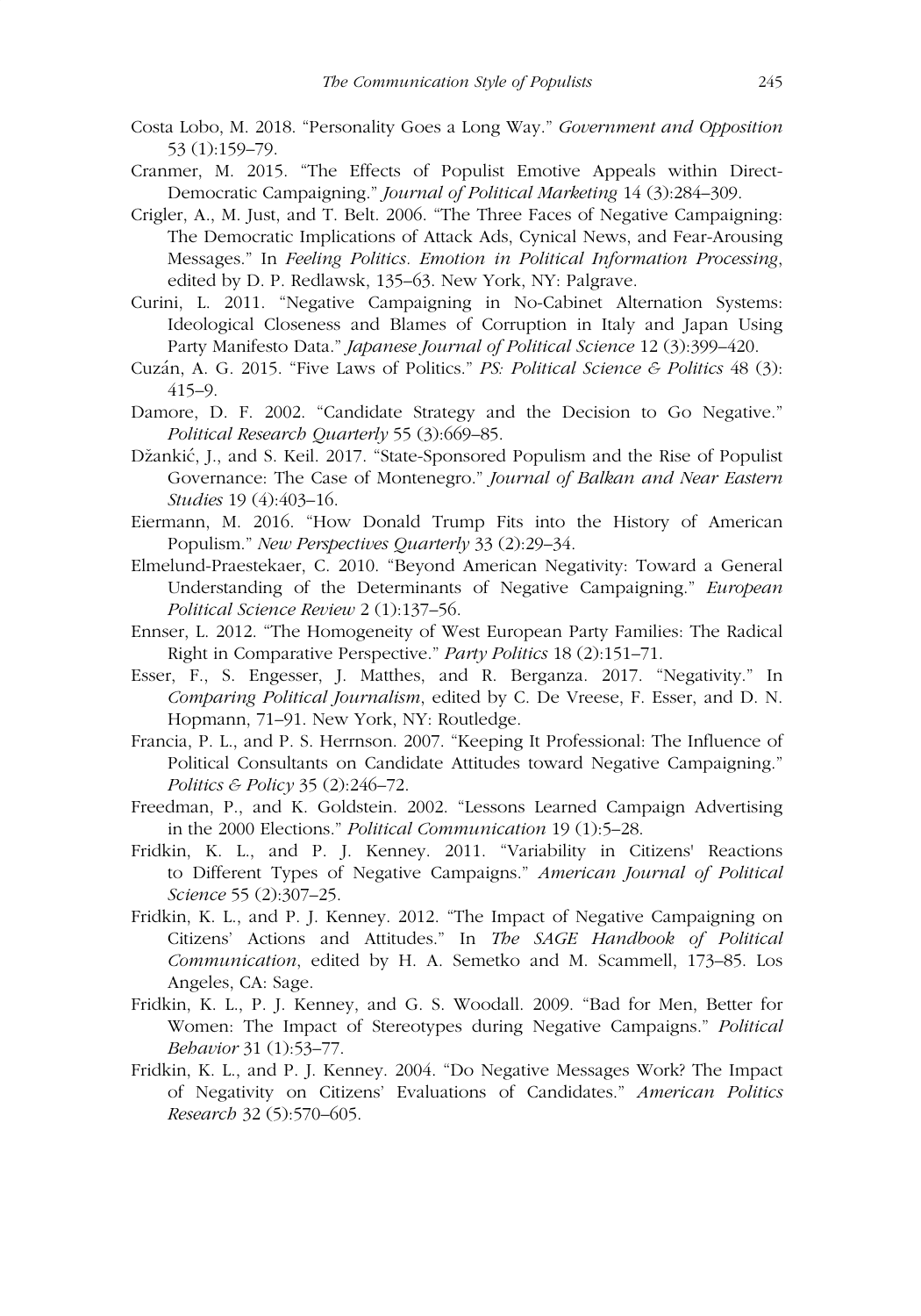- <span id="page-28-0"></span>Gale, P. [2004](#page-8-0). "The Refugee Crisis and Fear: Populist Politics and Media Discourse." Journal of Sociology 40 (4):321–40.
- Gallagher, M. [2014](#page-12-0). "Electoral Institutions and Representation." In Comparing Democracies 4, edited by L. LeDuc, R. Niemi, and P. Norris, 11–31. London: Sage.
- Geer, J. [2006](#page-5-0). In Defense of Negativity: Attack Ads in Presidential Campaigns. Chicago, IL: University of Chicago Press.
- Gélineau, F., and A. Blais. [2015](#page-10-0). "Comparing Measures of Campaign Negativity: Expert Judgments, Manifestos, Debates, and Advertisements." In New Perspectives on Negative Campaigning: Why Attack Politics Matters, edited by A. Nai and A. S. Walter, 63–74. Colchester: ECPR Press.
- Gurov, B., and E. Zankina. [2013](#page-13-0). "Populism and the Construction of Political Charisma." Post-Transition Politics in Bulgaria. Problems of Post-Communism 60 (1):3–17.
- Haynes, A. A., and S. L. Rhine. [1998.](#page-22-0) "Attack Politics in Presidential Nomination Campaigns: An Examination of the Frequency and Determinants of Intermediated Negative Messages against Opponents." Political Research Quarterly 51 (3):691–721.
- Heinisch, R. [2003.](#page-2-0) "Success in Opposition–Failure in Government: Explaining the Performance of Right-Wing Populist Parties in Public Office." West European Politics 26 (3):91–130.
- Huddy, L. [2003.](#page-8-0) "Group Membership, Ingroup Loyalty, and Political Cohesion." In Oxford Handbook of Political Psychology, edited by D. O. Sears, L. Huddy, and R. Jervis, 511–58. New York, NY: Oxford University Press.
- Huddy, L., and N. Terkildsen. [1993.](#page-12-0) "Stereotypes and the Perception of Male and Female Candidates." American Journal of Political Science 37 (1):119–47.
- Huddy, L., S. Feldman, C. Taber, and G. Lahav. [2005](#page-8-0). "Threat, Anxiety, and Support of Antiterrorism Policies." American Journal of Political Science 49  $(3):593-608.$
- Immerzeel, T., and M. Pickup. [2015.](#page-2-0) "Populist Radical Right Parties Mobilizing 'the People'? The Role of Populist Radical Right Success in Voter Turnout." Electoral Studies 40:347–60.
- Inglehart, R., and P. Norris. [2016.](#page-13-0) "Trump, Brexit, and the Rise of Populism: Economic Have-Nots and Cultural Backlash." Harvard HKS Faculty Research Working Paper Series RWP16-026.
- Jagers, J., and S. Walgrave. [2007.](#page-3-0) "Populism as Political Communication Style: An Empirical Study of Political Parties' Discourse in Belgium." European Journal of Political Research 46 (3):319–45.
- Jerit, J. [2004.](#page-6-0) "Survival of the Fittest: Rhetoric during the Course of an Election Campaign." Political Psychology 25 (4):563–75.
- Kahn, K. F. [1996.](#page-6-0) The Political Consequences of Being a Woman. New York, NY: Columbia University Press.
- Kahn, K. F., and P. J. Kenney. [1999.](#page-6-0) "Do Negative Campaigns Mobilize or Suppress Turnout? Clarifying the Relationship between Negativity and Participation." American Political Science Review 93 (4):877–89.
- Kazin, M. [2016.](#page-8-0) "Trump and American Populism: Old Whine, New Bottles." Foreign Affairs 95:17–24.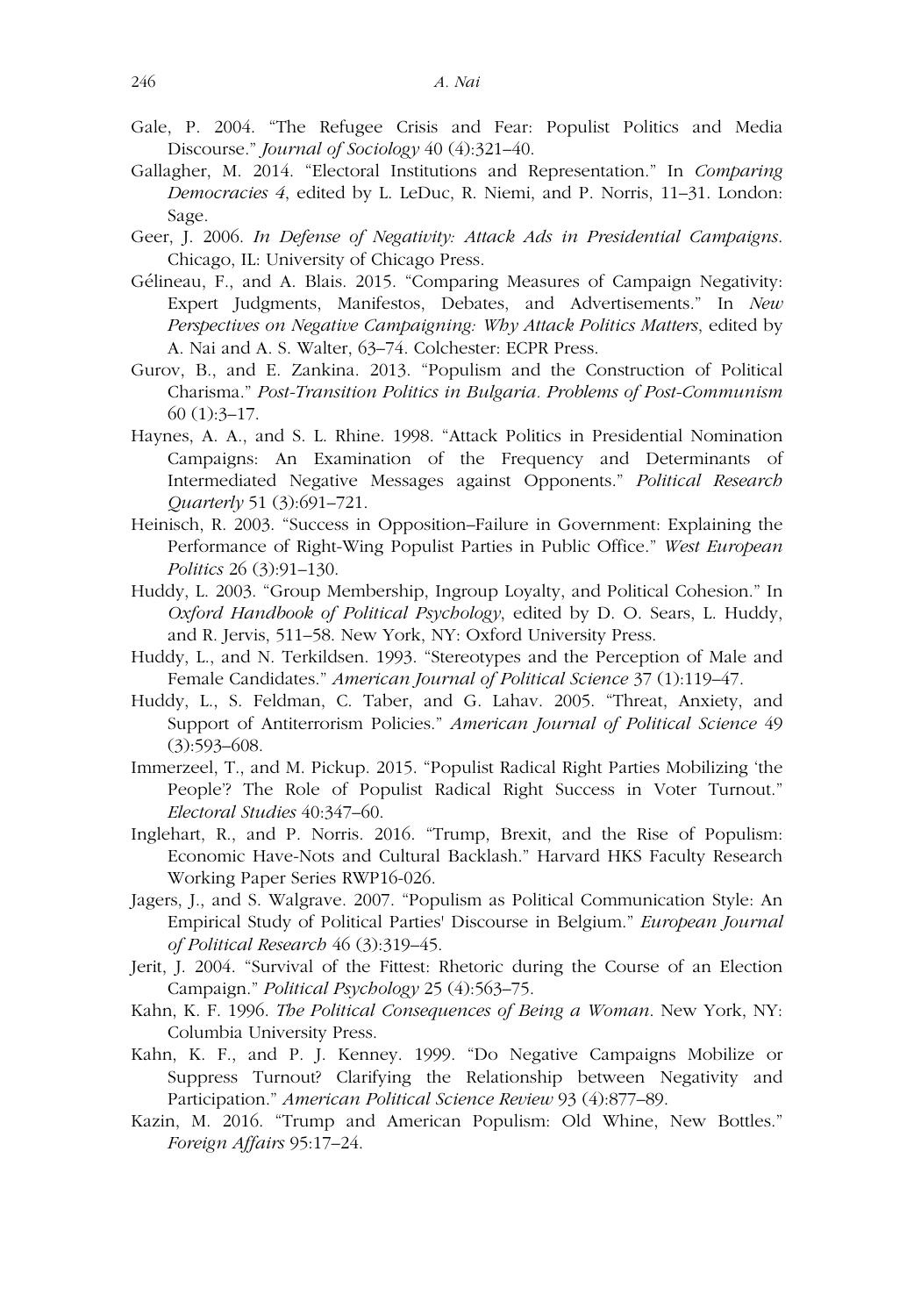- <span id="page-29-0"></span>Kienpointner, M. 2008. "Impoliteness and Emotional Arguments." Journal of Politeness Research 4 (2):243–65.
- King, G., C. J. Murray, J. A. Salomon, and A. Tandon. [2004](#page-10-0). "Enhancing the Validity and Cross-Cultural Comparability of Measurement in Survey Research." American Political Science Review 98 (1):191–583.
- Laakso, M., and R. Taagepera. [1979](#page-12-0). "'Effective' Number of Parties: A Measure with Application to West Europe." Comparative Political Studies 12 (1):3-27.
- Lau, R. R., and G. M. Pomper. [2001.](#page-11-0) "Negative Campaigning by US Senate Candidates." Party Politics 7 (1):69–87.
- Lau, R. R., and G. M. Pomper. [2004.](#page-5-0) Negative Campaigning: An Analysis of U.S. Senate Elections. Oxford: Rowman and Littlefield.
- Lau, R. R., L. Sigelman, and I. B. Rovner. [2007.](#page-6-0) "The Effects of Negative Political Campaigns: A Meta-Analytic Reassessment." Journal of Politics 69 (4): 1176–209.
- Lijphart, A. [1999](#page-12-0). Patterns of Democracy: Government Forms and Performance in Thirty-Six Countries. New Haven, CT: Yale University Press.
- Lilienfeld, S. O., I. D. Waldman, K. Landfield, A. L. Watts, S. Rubenzer, and T. R. Faschingbauer. [2012](#page-23-0). "Fearless Dominance and the US Presidency: Implications of Psychopathic Personality Traits for Successful and Unsuccessful Political Leadership." Journal of Personality and Social Psychology 103 (3):489–505.
- MacMillan, C. [2017](#page-2-0). "Welcome to the Carnival? Podemos, Populism and Bakhtin's Carnivalesque." Journal of Contemporary European Studies 25 (2):258–73.
- Maier, J., and C. Jansen. [2015.](#page-6-0) "When Do Candidates Attack in Election Campaigns? Exploring the Determinants of Negative Candidate Messages in German Televised Debates." Party Politics 23 (5):549–559.
- Marcus, G. E., and M. B. MacKuen. [1993](#page-6-0). "Anxiety, Enthusiasm, and the Vote: The Emotional Underpinnings of Learning and Involvement during Presidential Campaigns." American Political Science Review 87 (3):672–85.
- Marcus, G. E., R. Neuman, and M. B. MacKuen. [2000](#page-6-0). Affective Intelligence and Political Judgement. Chicago, IL: The University of Chicago Press.
- Martin, P. S. [2004](#page-9-0). "Inside the Black Box of Negative Campaign Effects: Three Reasons Why Negative Campaigns Mobilize." Political Psychology 25 (4): 545–62.
- Matthes, J., and D. Schmuck. 2017. "The Effects of Anti-Immigrant Right-Wing Populist Ads on Implicit and Explicit Attitudes: A Moderated Mediation Model." Communication Research 44 (4):556–81.
- McDonnell, D., and J. L. Newell. [2011.](#page-17-0) "Outsider Parties in Government in Western Europe." Party Politics 17 (4):443–52.
- Min, Y. [2004](#page-6-0). "News Coverage of Negative Political Campaigns: An Experiment of Negative Campaigns Effects on Turnout and Candidate Preferences." The International Journal of Press/Politics 9 (4):95–38.
- Moffitt, B. [2016](#page-2-0). The Global Rise of Populism: Performance, Political Style, and Representation. Stanford, CA: Stanford University Press.
- Moffitt, B., and S. Tormey. [2014](#page-5-0). "Rethinking Populism: Politics, Mediatisation and Political Style." Political Studies 62 (2):381–97.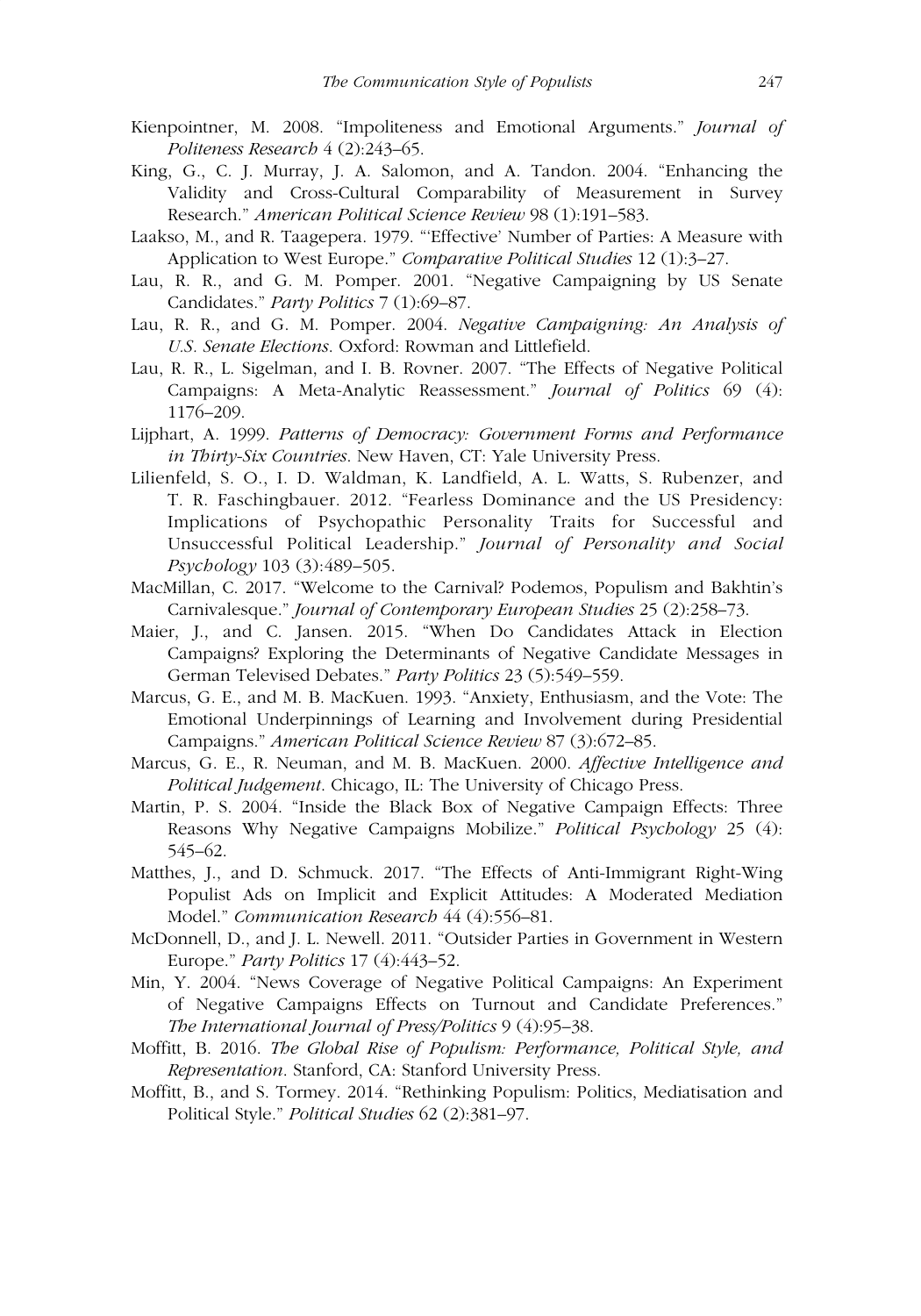- <span id="page-30-0"></span>Mols, F., and J. Jetten. [2016](#page-8-0). "Explaining the Appeal of Populist Right-Wing Parties in Times of Economic Prosperity." Political Psychology 37 (2):275–92.
- Mudde, C. [2004.](#page-4-0) "The Populist Zeitgeist." Government and Opposition 39 (4): 542–63.
- Mudde, C. [2007](#page-13-0). Populist Radical Right Parties in Europe. New York, NY: Cambridge University Press.
- Mudde, C. [2010](#page-5-0). "The Populist Radical Right: A Pathological Normalcy." West European Politics 33 (6):1167–86.
- Mudde, C. [2013.](#page-17-0) "Three Decades of Populist Radical Right Parties in Western Europe: So What?" European Journal of Political Research 52 (1):1–19.
- Mudde, C., and C. Rovira Kaltwasser. 2013. "Populism." In The Oxford Handbook of Political Ideologies, edited by M. Freeden, L. T. Sargent, and M. Stears, 493–512. New York, NY: Oxford University Press.
- Nai, A., and P. Sciarini. [2015.](#page-6-0) "Why 'Going Negative'? Strategic and Situational Determinants of Personal Attacks in Swiss Direct Democratic Votes." Journal of Political Marketing 1–31. doi:[10.1080/15377857.2015.1058310](https://doi.org/10.1080/15377857.2015.1058310).
- Nai, A., and A. Walter. (Eds.). 2015. New Perspective on Negative Campaigning. Why Attack Politics Matters. Colchester: ECPR Press.
- Nai, A., and J. Maier. [2018.](#page-23-0) "Perceived Personality and Campaign Style of Hillary Clinton and Donald Trump." Personality and Individual Differences 121:80–3.
- Nai, A., and H. B. Seeberg. [2018](#page-2-0). "A Series of Persuasive Events. Sequencing Effects of Negative and Positive Messages on Party Evaluations and Perceptions of Negativity." Journal of Marketing Communications. 24 (4):412–432.
- Nai, A., Y. Schemeil, and J.-L. Marie. [2017](#page-7-0). "Anxiety, Sophistication, and Resistance to Persuasion: Evidence from a Quasi-Experimental Survey on Global Climate Change." Political Psychology 38 (1):137–56.
- Norris, P., and R. Inglehart. 2018. Cultural Backlash. Trump, Brexit, and Authoritarian Populism. New York: Cambridge University Press.
- Oliver, J. E., and W. M. Rahn. [2016](#page-2-0). "Rise of the Trumpenvolk: Populism in the 2016 Election." The ANNALS of the American Academy of Political and Social Science 667 (1):189-206.
- Ostiguy, P. [2009.](#page-2-0) "The High and Low in Politics: A Two-Dimensional Political Space for Comparative Analysis and Electoral Studies." University of Notre Dame. Kellogg Institute Working Paper 360, July 2009. [https://kellogg.nd.](https://kellogg.nd.edu/publications/workingpapers/WPS/360.pdf) [edu/publications/workingpapers/WPS/360.pdf](https://kellogg.nd.edu/publications/workingpapers/WPS/360.pdf)
- Polk, J., J. Rovny, R. Bakker, E. Edwards, L. Hooghe, S. Jolly, J. Koedam, F. Kostelka, G. Marks, G. Schumacher, et al. [2017](#page-11-0). "Explaining the Salience of Anti-Elitism and Reducing Political Corruption for Political Parties in Europe with the 2014 Chapel Hill Expert Survey Data." Research & Politics  $4(1):1-9.$
- Reinemann, C., T. Aalberg, F. Esser, J. Strömbäck, and C. H. de Vreese. [2016.](#page-4-0) "Populist Political Communication: Toward a Model of Its Causes, Forms, and Effects." In Populist Political Communication in Europe, edited by T. Aalberg, F. Esser, C. Reinemann, J. Strömbäck, and C. H. de Vreese, 12–25. New York, NY: Routledge.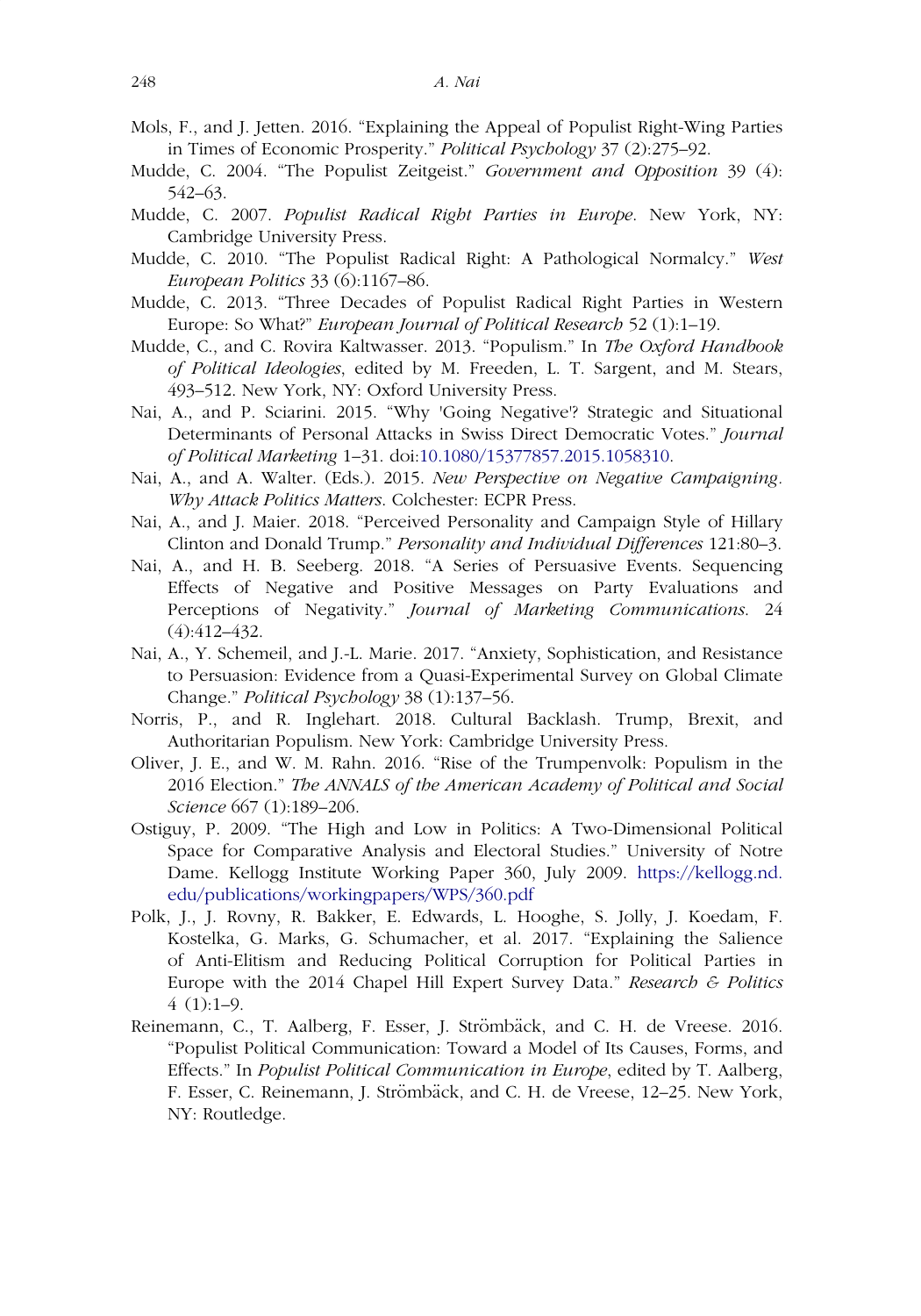- <span id="page-31-0"></span>Ridout, T. N., and J. L. Holland. [2010](#page-22-0). "Candidate Strategies in the Presidential Nomination Campaign." Presidential Studies Quarterly 40 (4):611–30.
- Ridout, T. N., and K. Searles. [2011](#page-6-0). "It's My Campaign I'll Cry If I Want to: How and When Campaigns Use Emotional Appeals." Political Psychology 32 (3):439–58.
- Roese, N. J., and G. N. Sande. [1993.](#page-6-0) "Backlash Effects in Attack Politics." Journal of Applied Social Psychology 23 (8):632–53.
- Rooduijn, M. [2014.](#page-4-0) "The Nucleus of Populism: In Search of the Lowest Common Denominator." Government and Opposition 49 (4):573–99.
- Rooduijn, M., and T. Pauwels. [2011.](#page-5-0) "Measuring Populism: Comparing Two Methods of Content Analysis." West European Politics 34 (6):1272–83.
- Rooduijn, M., S. de Lange, and W. Van der Brug. [2014](#page-4-0). "A Populist Zeitgeist? Programmatic Contagion by Populist Parties in Western Europe." Party Politics 20 (4):563–75.
- Rubenzer, S. J., T. R. Faschingbauer, and D. S. Ones. [2000.](#page-23-0) "Assessing the US Presidents Using the Revised NEO Personality Inventory." Assessment 7 (4): 403–19.
- Schmuck, D., J. Matthes, and H. Boomgaarden. [2017.](#page-2-0) "Austria. Candidate-Centered and Anti-Immigrant Right-Wing Populism." In Populist Political Communication in Europe, edited by T. Aalberg, F. Esser, C. Reinemann, J. Strömbäck, and C. H. de Vreese, 85–98. New York, NY: Routledge.
- Skaperdas, S., and B. Grofman. [1995.](#page-6-0) "Modeling Negative Campaigning." American Political Science Review 89 (1):49–61.
- Stanley, B. [2008.](#page-4-0) "The Thin Ideology of Populism." Journal of Political Ideologies 13 (1):95–110.
- Stanyer, J., S. Salgado, and J. Strömbäck. [2017](#page-3-0). "Populist Actors and Communicators or Political Actors as Populist Communicators. Cross-National Findings in Perspective." In Populist Political Communication in Europe, edited by T. Aalberg, F. Esser, C. Reinemann, J. Strömbäck, and C. H. de Vreese, 353–64. New York, NY: Routledge.
- Steenbergen, M. R., and C. Ellis. [2006](#page-7-0). "Fear and Loathing in American Elections: Context, Traits, and Negative Candidate Affect." In Feeling Politics. Emotion in Political Information Processing, edited by D. P. Redlawsk, 109–33. New York, NY: Palgrave.
- Swanson, D. L., and P. Mancini. [1996](#page-23-0). Politics, Media, and Modern Democracy: An International Study of Innovations in Electoral Campaigning and Their Consequences. Westport, CT: Praeger.
- Thorson, E., Ognianova, E., Coyle, J., and F. Denton. [2000.](#page-23-0) Negative political ads and negative citizen orientations toward politics. Journal of Current Issues  $\varepsilon$ Research in Advertisin, 22 (1):13–40.
- Van Zoonen, L., and C. Holtz-Bacha. [2000](#page-12-0). "Personalisation in Dutch and German Politics: The Case of Talk Show." Javnost-the Public 7 (2):45–56.
- Volkens, A., P. Lehmann, T. Matthiess, N. Merz, and S. Regel. [2016.](#page-11-0) The Manifesto Data Collection. Manifesto Project (MRG/CMP/MARPOR). Version 2016b. Berlin: Wissenschaftszentrum Berlin fur Sozialforschung (WZB).
- Walter, A. S., and R. Vliegenthart. [2010](#page-9-0). "Negative Campaigning across Different Communication Channels: Different Ballgames?" The Harvard International Journal of Press/Politics 15 (4):441–61.